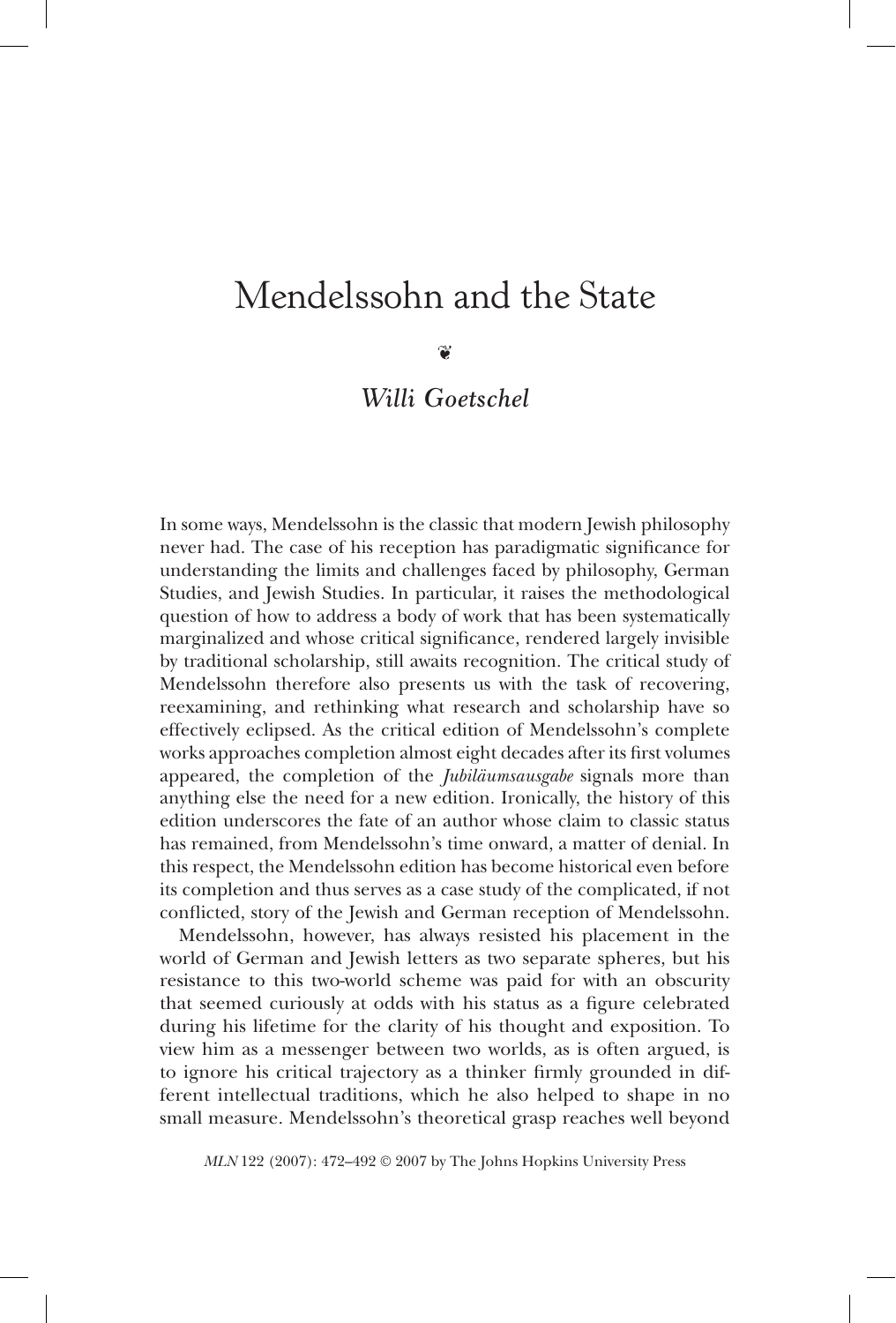the idea of a separate and distinctly identifiable German and Jewish culture. Both the idea of a "symbiosis"—associated with liberal hope, if not delusion—and its failure—a diagnosis ratified by post-Holocaust hindsight—are based on a two-world theory that ignores the larger historical and cultural contexts in which the German and Jewish traditions developed and interacted in the first place. Critical attention to Mendelssohn instead forces us to see his thought as the intellectual trajectory of an early cosmopolitan citizen who did not shy away from a discourse on national difference because his concerns lay deeper. The title of the book for which he is best known, *Jerusalem, or On Religious Power and Judaism*, signals his approach with eloquent succinctness. With the pointed prophetic reference in its title the book introduces an alternative notion of universalism as a dialogue with alterity, a theory that still awaits recognition. Concluding with the citation of Zechariah 8:19, the book highlights the intertextual reference of the title *Jerusalem* and spells out its alternative approach to universalism. Imagining Jerusalem as a tangible particular that represents the hope for a universal that would not cancel particularity, the passage in Zechariah 8:20–23, to which the citation points, challenges the twoworld theory as metaphysical and cultural paradigm.1 To comprehend Mendelssohn as a man standing between or straddling two worlds is to superimpose an anachronistic schema that describes the problem of German-Jewish relations in the twentieth and twenty-first centuries, but obscures an understanding of the historical Mendelssohn.

Even before Mendelssohn moved to Berlin, he lived in Dessau, which is to say not on a Jewish island in a German world, but in a place where he experienced the vibrant conjunction of cultures intersecting in creative and often inspiring ways. For what else were the "German" and the "Jewish" worlds of the time than highly dynamic signifiers at a

1Moses Mendelssohn, *Gesammelte Schriften: Jubiläumsausgabe*, eds. Ismar Elbogen, Julius Guttmann, Eugen Mittwoch in association with Fritz Bamberger, Haim Borodianksi, Simon Rawidowicz, Bruno Strauß, and Leo Strauß, continued by Alexander Altmann in association with Haim Bar-Dayan, Eva J. Engel, Leo Strauß, Werner Weinberg. 25 in 38 vols. (1929–32; Berlin: Akademie Verlag; 1938; Breslau: S. Münzs; Stuttgart-Bad Cannstatt: F. Frommann, 1971ff) 8:204 (hereafter cited parenthetically in the text and in the notes as Jub A, followed by the volume and page number of the passage in question). "E" followed by page number refers to the English translation Moses Mendelssohn*, Jerusalem or On Religious Power and Judaism*, trans. Allan Arkush (Hanover and London: University Press of New England, 1983).

For a more detailed discussion of the title, see the chapter "An Alternative Universalism: *Jerusalem, or On Religious Power and Judaism*," in Willi Goetschel, *Spinoza's Modernity: Mendelssohn, Lessing, and Heine* (Madison: U of Wisconsin P, 2003) 147–69.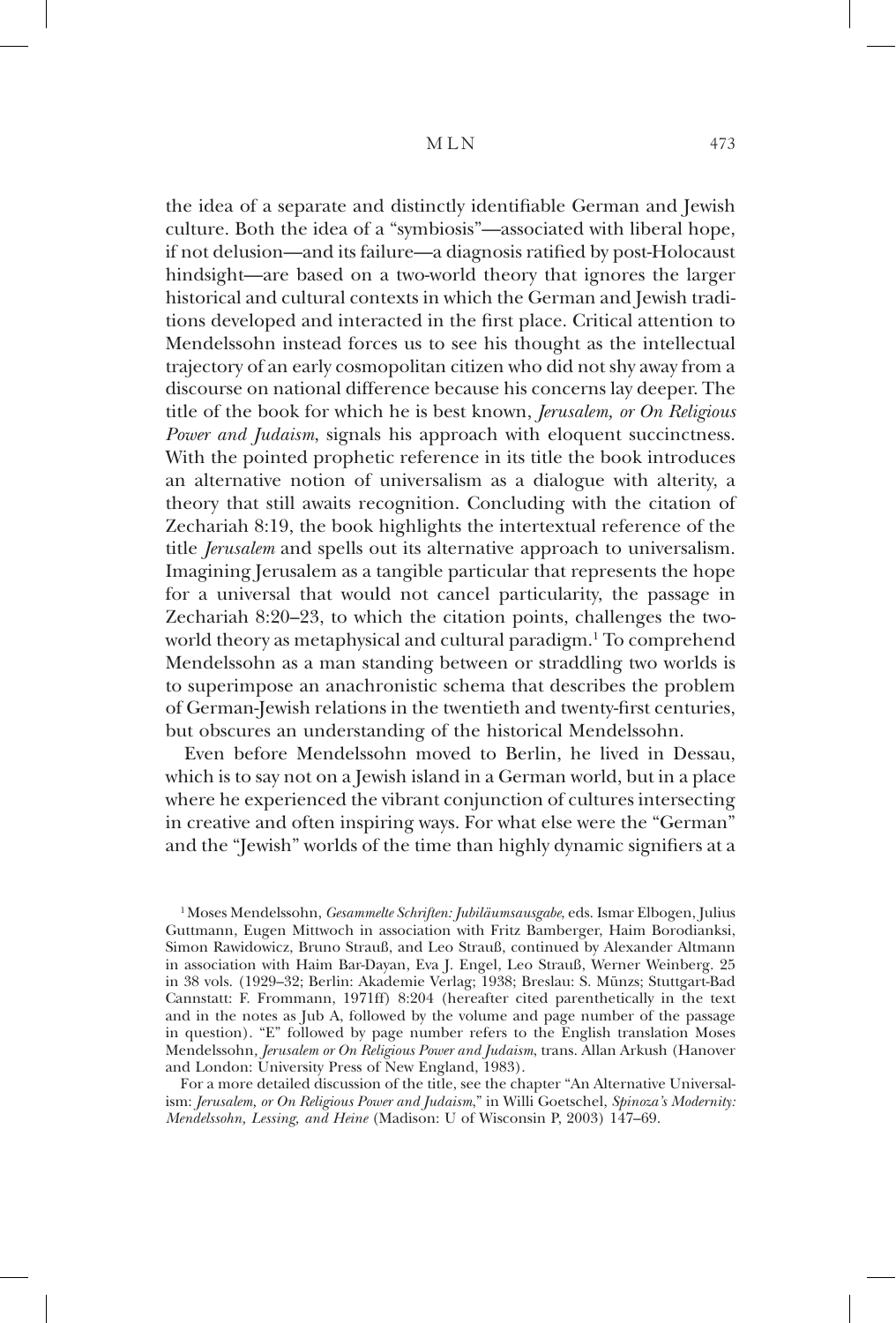historical moment when modern national and religious cultures and traditions were being reinvented? Reducing Mendelssohn's challenge and problematic to a German-Jewish dilemma is not only simplistic but also turns a blind eye to the multifaceted impetus of his whole agenda. Behind the "German" and the "Jewish" labels, however, stand not only the religious and the national problem of self-definition, but also the social, political, cultural, and philosophical differences that the eighteenth century confronted. If one finally understands that the Enlightenment was not just about the claim and status of reason but, more poignantly, about the challenge to move beyond the traditional dichotomies of oppositional constructions into the open space of the new intellectual world, Mendelssohn can be seen as part of the project of addressing the different and conflicting strands of European traditions productively. Seen this way, Mendelssohn's trajectory emerges as a serendipitous success in negotiating innovation and tradition—a project that hinges on the interdependence of the two.<sup>2</sup>

In 1742, when Mendelssohn moved to Berlin, the city was still a provincial town. It was a long way from becoming the future metropolis of the Prussian Empire and eventually the capital of the German Empire. A far cry from the splendor and sophistication of Paris or London, Berlin was nevertheless the administrative and governmental center of the Prussian kingdom, and if Frederick the Great made a point to reside in Potsdam, the state apparatus—or what amounted to it at that time—was located in Berlin. In addition to the French Calvinist minority, there was also a small Jewish community in Berlin. Prussia welcomed both groups as catalysts for developing the economy, which was still rather dormant at the time. Prussia was also the home of a few Muslims. Since 1732, Potsdam had a mosque established for the purpose of accommodating the Turkish soldiers that the Duke of Kurland had given Frederick Wilhelm I. In 1744 Lieutenant Osman was installed as the first Prussian Imam. Soon, Bosnians were added. As shock troops in the Prussian army, Muslim forces eventually numbered over 1000 troops and were deployed to counter the Tatar battalions in the Saxon and Polish forces.<sup>3</sup> Religious difference, Mendelssohn learned upon entering Prussia's capital, did not necessarily pose a

<sup>2</sup>For a new and outstanding biography that resituates Mendelssohn in the wider context of European modernity, see Dominique Bourel, *Moses Mendelssohn: La naissance du judaîsme moderne* (Paris: Gallimard, 2004).

<sup>3</sup>For a quick overview, see http://www.studiengesellschaft-friedensforschung.de/da\_50 .htm (accessed August 2006). See also Sabine Kraft, *Neue Sakralarchitektur des Islam in Deutschland* (Münster: Lit, 2002) 46.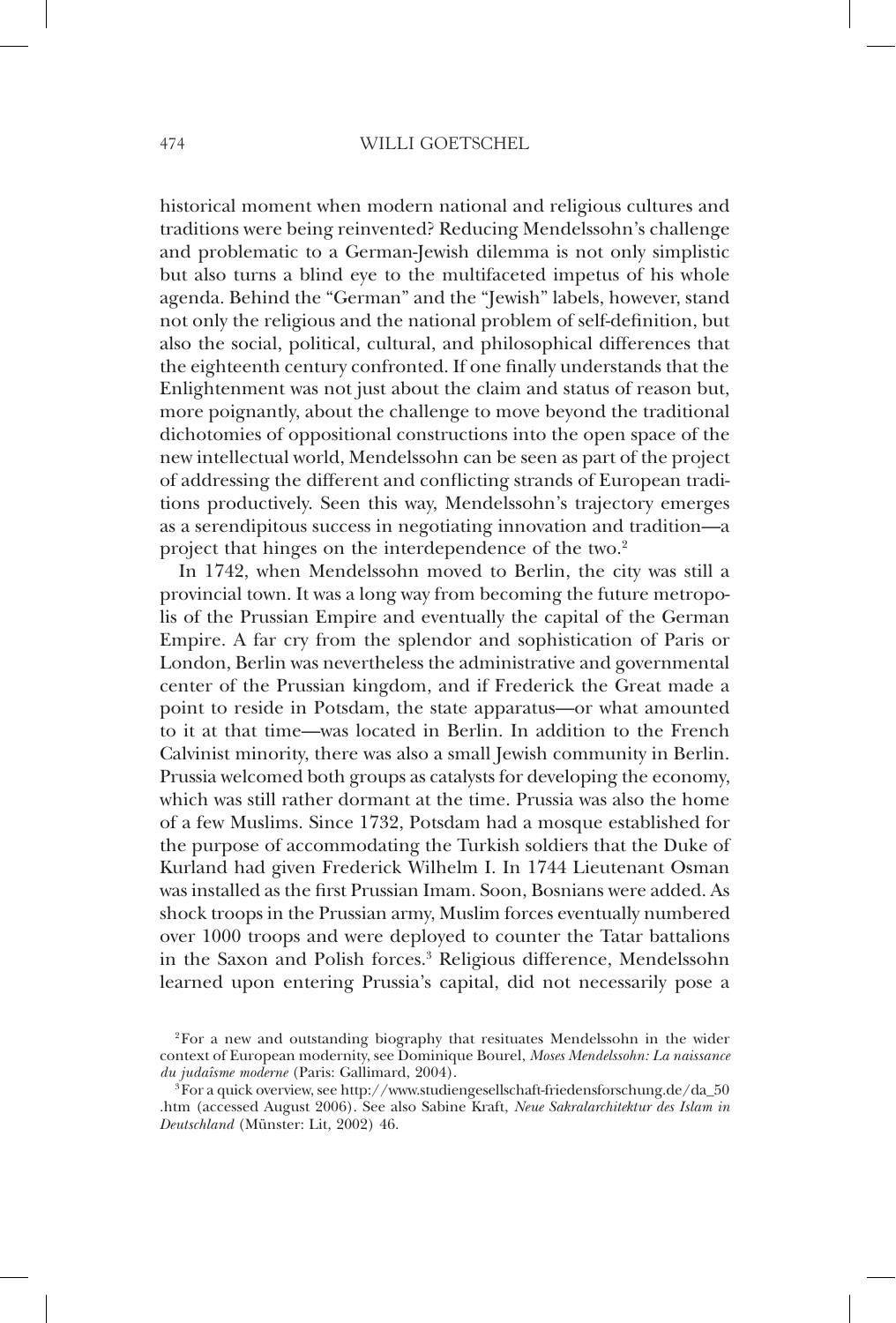## M L N 475

fundamental problem for the state, as early modern political theorists would claim. The reality of politics simply spoke a different language. On the other hand, the refusal of a secularizing state to attend to the importance of religion meant that religion would linger on in potentially more harmful, if not more dangerous, ways than if it just maintained the power it had traditionally exercised.

As a perceptive student of Spinoza, Mendelssohn was well aware that the theological and the political spheres were not easy to separate from each other. Spinoza's practice of hyphenating the theological-political complex in the title of his *Tractatus Theologico-Politicus* signals the unforgiving entanglement of the sacred and the profane at the very heart of the political. For Mendelssohn and Spinoza, Hobbes could not be the answer but represented part of the problem. Reimagining the state as something other than a monolithic Leviathan became Mendelssohn's challenge, requiring him to rethink both the political and the religious spheres of authority from the bottom up. "Religious power" could not simply be reduced to an abstract and pure notion of power in general. Rather, Mendelssohn's analysis of the challenge of "religious power" indicated that "power" always represents a composite phenomenon, which is why it is impossible to reduce the complexity of political life to a mere calculus. To posit the notion of "power as such," as did Hobbes and Locke, entailed the imposition of a metaphysical framework that required examination in the first place. Spinoza's critical notion of power pointed out the direction that Mendelssohn was to take. From this perspective, different forms of authority meant that power was no longer the sole and exclusive attribute that defined the state, its political trajectory, authority, and resolve. As a result, other aspects had to be considered as carrying equal importance in the constitution of the state. Irreducible to a mere mechanics or dynamics of power, the state for Mendelssohn is more than just the sum total of the parts in some power calculus, a model founded on the notion that power is homogeneous and can therefore be quantified.

While *Jerusalem, or On Religious Power and Judaism* received intense attention when it appeared in 1783—Kant and Hegel were among the avid readers<sup>4</sup>—the book has received little attention since outside of the confines of Mendelssohn research. If Carl Schmitt's scathing

<sup>4</sup>For the point that *Jerusalem* is one of the very few books Kant let stand in parts in his 1797 *Doctrine of Law*, see Hermann Klenner, "Rechtsphilosophisches zur Kant: Mendelssohn-Kontroverse über das Völkerrrecht," *Moses Mendelssohn im Spannungsfeld der Aufklärung*, eds. Michael Albrecht and Eva J. Engel (Stuttgart-Bad Cannstatt: F. Frommann, 2000) 101–18.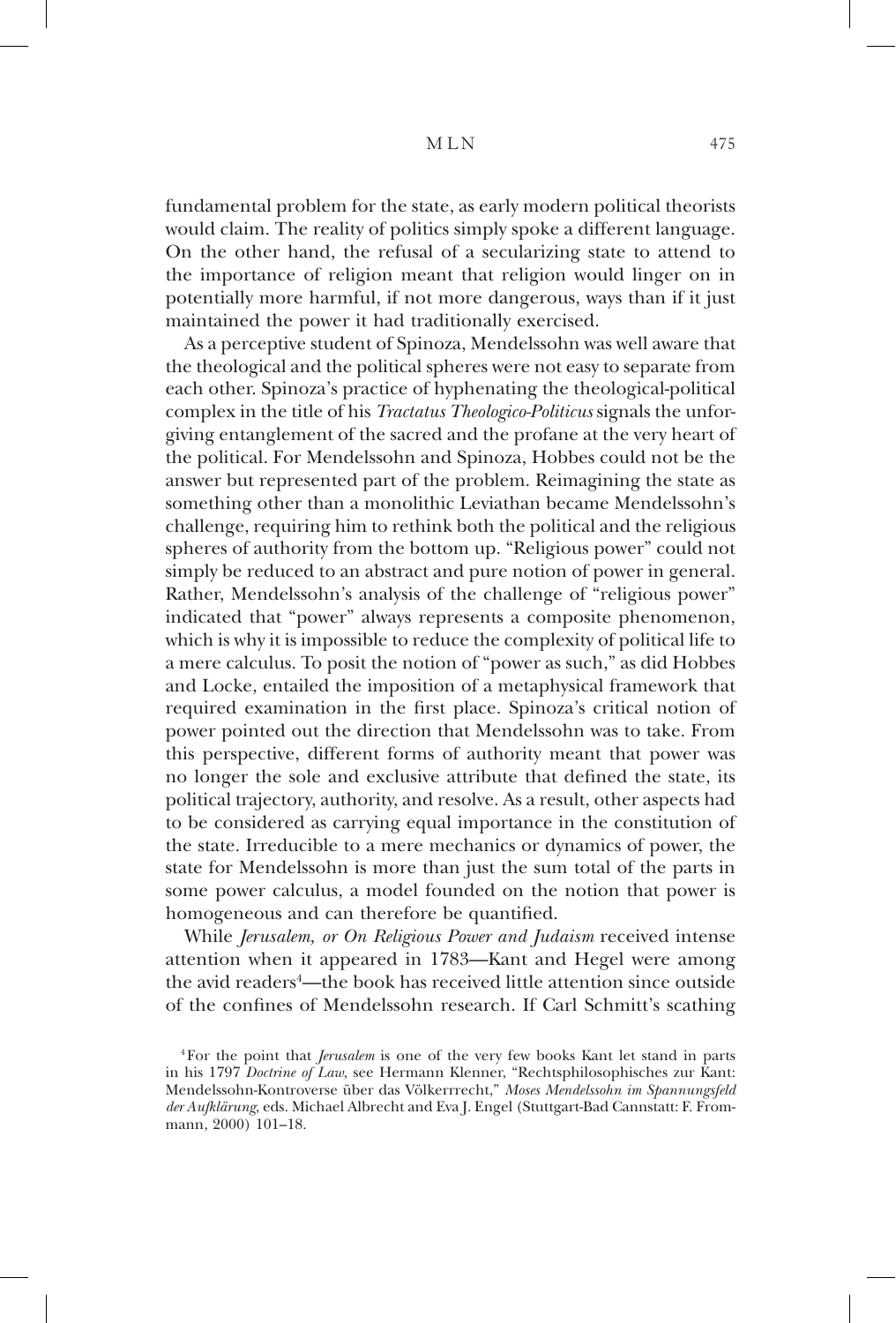attack on the Jewish trinity of political theorists Spinoza, Mendelssohn, and Stahl has not helped much, Schmitt's attitude was more an effect than a cause of those received ideas in political theory that have not only marginalized Spinoza but also ignored Mendelssohn's important contribution to political liberalism and emancipation.<sup>5</sup> On the other hand, Mendelssohn's political theory is so different from the mainstream of political thinking that it barely comes as a surprise that most readers would find it difficult to appreciate the critical significance of his ideas. While his view of the state may pose a challenge, Mendelssohn's differentiated approach to power and authority challenges the deadlocked oppositions that still shape current theories of the state.

For Mendelssohn, the state is neither the secularized derivative of the church nor its simple alternative. Rather, church and state represent different institutional spheres of human existence, which remain irreducible to each other. As a consequence, neither state nor church can lay claim to the universal validity of the principles of their *opus operandi*. Unlike its classic conception in political thought, the foundation of a state for Mendelssohn does not constitute an absolute sphere of sovereignty. In other words, the mandate of the state cannot be described in absolutist terms. The same is true of the church. The notion that the state by definition entails an absolute claim to sovereignty, including the authority over the individual's natural and human rights, is starkly absent in Mendelssohn. His thinking articulates a critical alternative to the sovereign-based theory of the state. Instead he focuses on the in-between space of critical exchange—giving special attention to the question of how the conflicting claims between different kinds of rights can reach a just adjudication. The relationship between church and state is neither antagonistic nor completely complementary. Rather the two exist in a complex arrangement that provides a feasible framework for human existence.

The shift in accentuation comes to the fore in Mendelssohn's particular version of contract theory. Whereas the usual versions of contract theory understand a contract as a formal negotiation of claims, rights, and duties, Mendelssohn's is distinctly different.<sup>6</sup> He defines

5Carl Schmitt, *Der Leviathan in der Staatslehre des Thomas Hobbe: Sinn und Fehlschlag eines politischen Symbols*, ed. Günter Maschke (Cologne: Hohenheim, 1982) 92–93, 106–10. For a critical commentary on and exposure of Schmitt's occasionally opportunist attitude with regard to Mendelssohn, see Raphael Gross, *Carl Schmitt und die Juden: Eine deutsche Rechtslehre* (Frankfurt am Main: Suhrkamp, 2000) 268–69.

 $6$ Mendelssohn still follows the conventional definition of contract in "Über vollkommene und unvollkommene Pflichten" (1770), Jub A 3.1:280–82. Michael Albrecht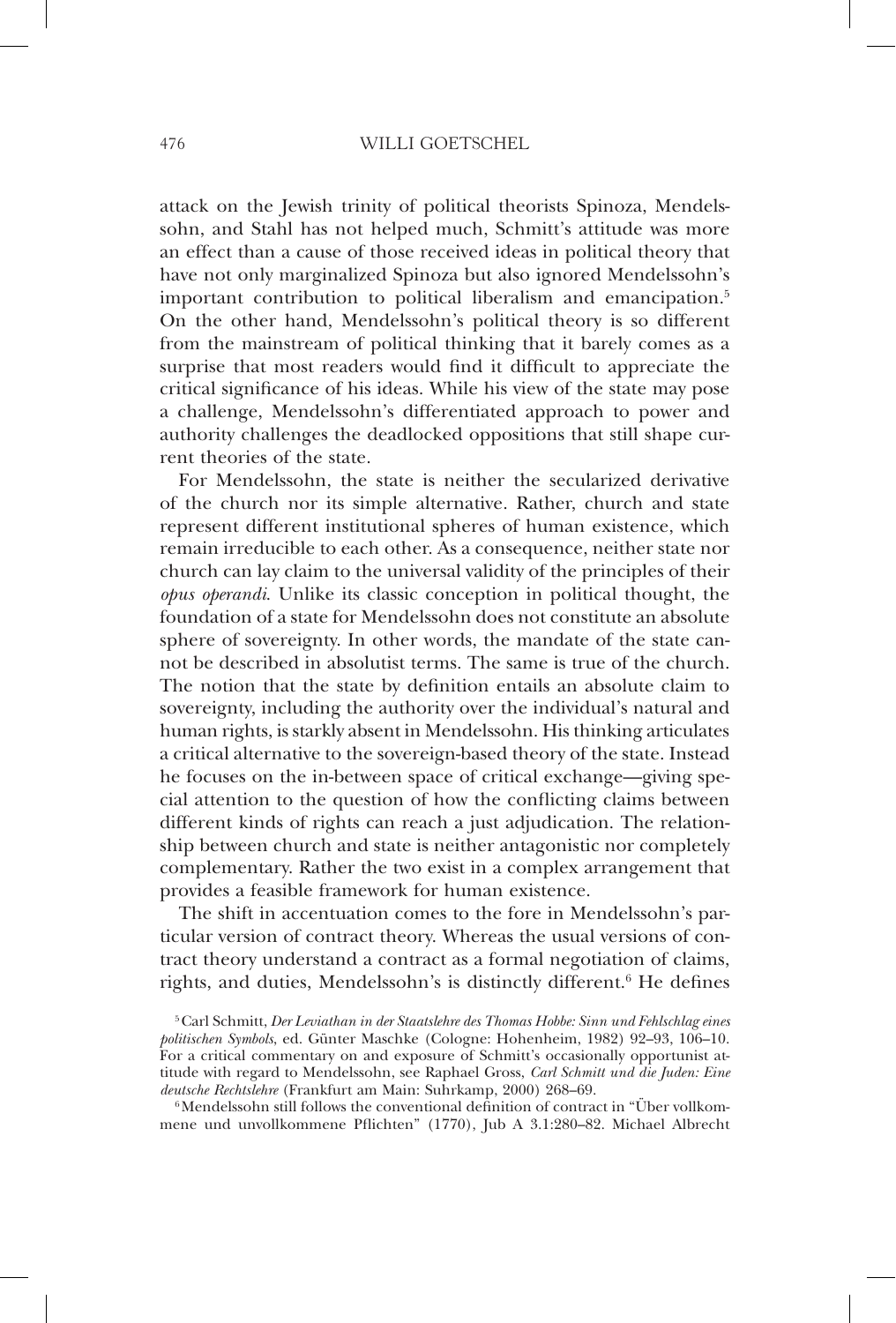#### M L N 477

contracts as the legal instrument that entrusts arbitration to a third party in the case of conflicting claims that are transferable, i.e. that are not derived from natural right, and are therefore inalienable rights. What is contracted, in other words, is the authority and competence to decide such cases, which effect the regulation of the *modus vivendi* in all of its socio-political ramifications. This unusual approach to contract has some profound implications. First, Mendelssohn's definition means that a contract is limited to the terms under which there exist justified claims and conflicts between parties. Where there are no justified claims, the grounds for joining a contract do not exist. Mendelssohn formalizes the distinction into that of imperfect and perfect, i.e. enforceable and non-enforceable, rights and obligations, viz. rights and obligations that can or cannot be contracted. Second, contracts do not set agendas, parties do. As a result, sovereignty is not simply transferred or entrusted to one institution or single holder of this title. Rather, the very notion of sovereignty is redefined if not, to be more precise, replaced by a different paradigm that resists the collapsing of different kinds of power into one undifferentiated, amorphous whole. This approach to sovereignty explains why someone like Carl Schmitt considered Mendelssohn's political thought anathema. It runs counter to the axiomatic and apodictic mode of thinking that defines Schmitt's theory. This emphasis at the same time explains the attraction that his contemporaries and many in the next generation, like Hegel, felt for Mendelssohn's approach, as well as the sheer incomprehension that informs conventional political thought with regard to his work. His contract theory deserves closer examination.

Mendelssohn defines contracts as "nothing but the *cession*, by the one party, and the *acceptance*, by the other party, of the right to decide cases of collision involving certain goods which the promising party can spare" (E 54f.) ("nichts anders, als von der einen Seite die *Ueberlassung* und von der andern Seite, die *Annahme* des Rechts, in Absicht auf gewisse, dem Versprecher entbehrliche Güter, die Collisionsfälle zu entscheiden" [Jub A 8:123]). While conventional contract theories define contracts as a formalized account of an exchange of claims,

ignores Mendelssohn's change from 1770 to 1782 when he wrote *Jerusalem* and does not discuss the different contract theory of the later phase in M. Albrecht, "'Nunmehr sind Sie ein preussischer Unterhan'—Moses Mendelssohns Staatstheorie," *Philosophie und Wissenschaft in Preußen*, eds. Friedrich Rapp and Hans-Werner Schütt (Berlin: Technische Universität Berlin, 1982) 23–47. Also unsatisfactory on this count is Nathan Rotenstreich's argument in "On Mendelssohn's Political Philosophy," *Leo Baeck Yearbook* 11 (1966): 28–41.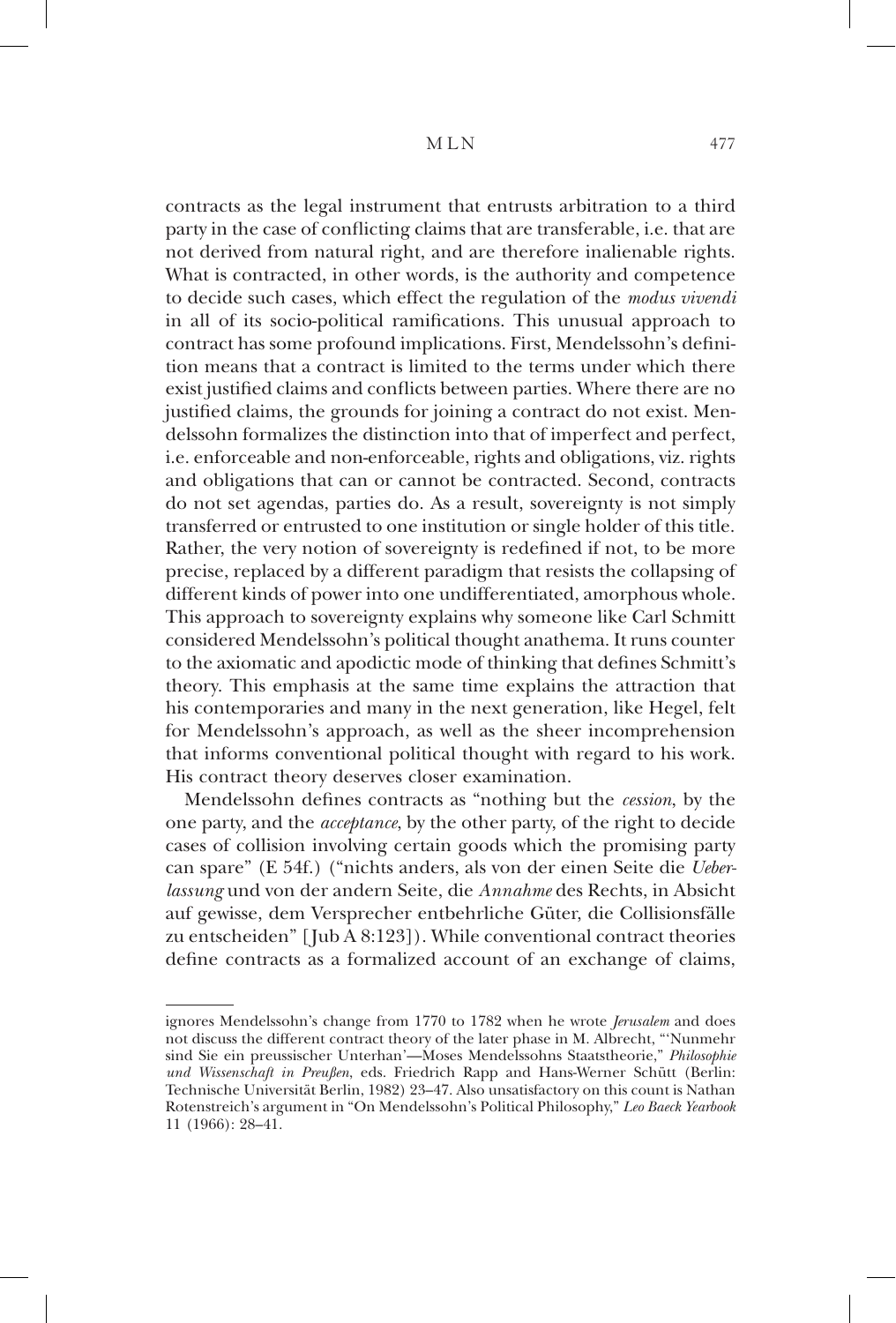titles, or rights in legal terms, Mendelssohn frames the contract as a transfer or surrender of claims for the purpose of arbitration. Designing the contract as an asymmetrical transaction of cession and acceptance rather than a symmetrical exchange, Mendelssohn's contract does not entail the surplus of the creation of a third institution that resides above the two contracting parties, but strictly limits the contract to a bilateral transaction. This definition precludes the kind of alternative most contract theories deploy whether by glossing over the second step, which they have already tacitly presupposed, or by stipulating it *expressis verbis*. Lacking sufficient grounds, they go on to present the concept of the sovereign as a necessary and logical conclusion.7

Hobbes represents the first version, i.e., the view that the state, if constituted by contract between the people, inevitably requires the institution of a sovereign who alone can govern the contractual interaction between two parties. Hobbes does not provide any justification for this position other than to claim that the enforcement of a contract requires a power external and superior to the power of the contracting parties, i.e. a sovereign body. The second step is therefore implied or folded into the first one. Rousseau, on the other hand, posits the sovereign as the will of all into which everyone contracts his or her voice. Steps one and two are therefore addressed as two separate but necessary parts of the original contract. As a result, Hobbes comes down on a more individualistic side and Rousseau on a collectivist one. Both stipulate sovereignty, however, as the ground, and the contract turns out to carry hidden ramifications that are spelled out only a posteriori. Both Hobbes and Rousseau grant axiomatic validity to the idea that a contract requires or implies a third party to validate and uphold it. Furthermore, this third party is imagined as sovereign without any particular accountability to the contracting parties but only a general accountability to the state as a whole. If Mendelssohn's contract theory seems more complicated at first, its actual design is simpler and more transparent, as it protects against the kind of systemic ramifications inherent in classical contract theory.

Mendelssohn's point seems at first glance a technical intervention whose niceties may be more academic than practical. But examination shows that Mendelssohn's contract theory carries momentous consequences for the conception of the state. Redesigning the contract as

<sup>7</sup> I am indebted to David Suchoff for pointing out that Mendelssohn's conception of the contract shares key aspects with the Talmudic tradition.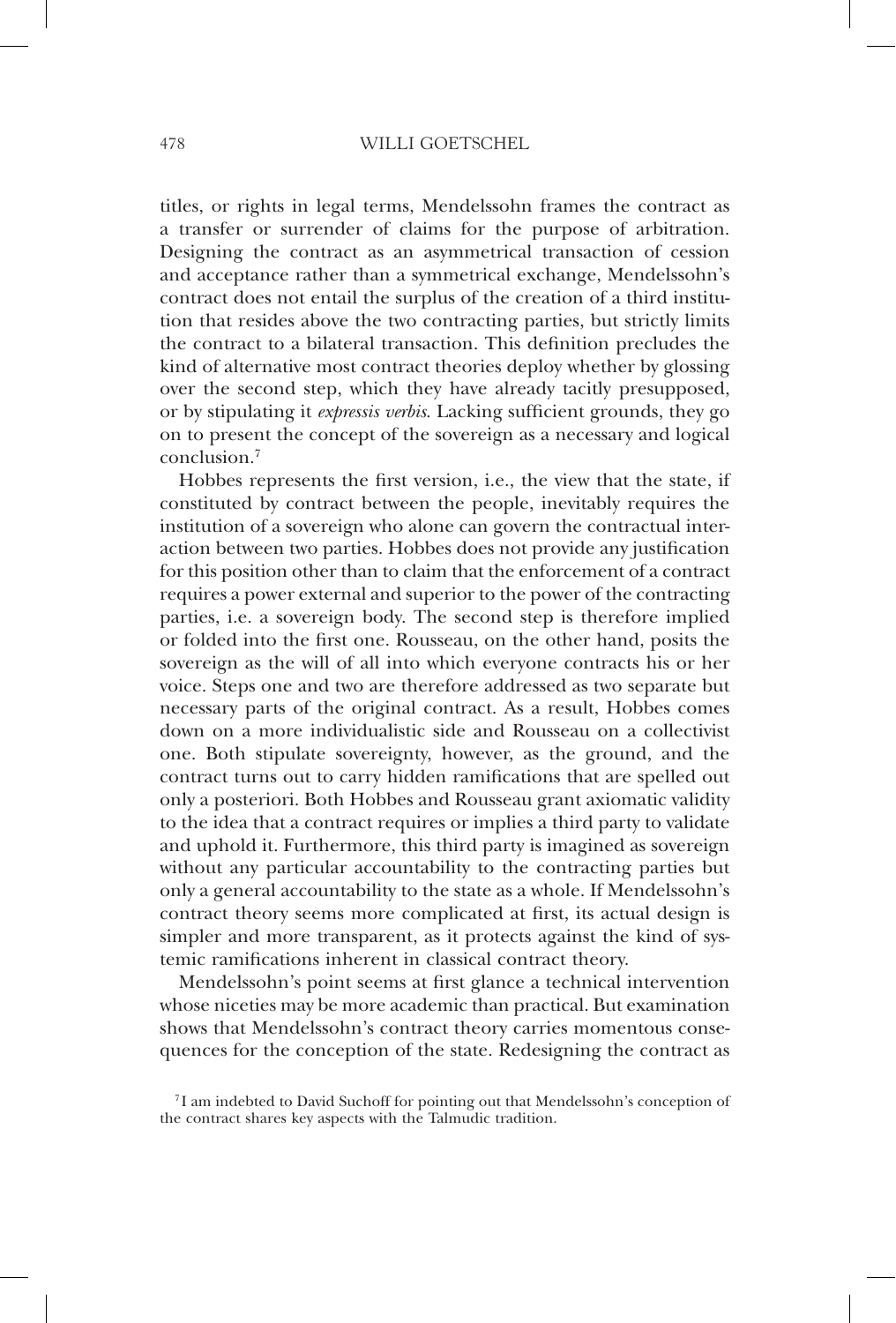a legal instrument for arbitrating rather than transferring or engaging in transactions about claims or rights themselves, Mendelssohn defines the state as the interface rather than the foundation for the interplay of political forces. The result is a concept of the state that no longer relies on monolithic or hegemonic notions but instead views the state as a framework for political life, which thrives on rather than excludes difference and alterity. This emphasis was indeed an innovation, running contrary to the tradition of Enlightenment political philosophy. Before Mendelssohn, classical political theory had been unable, if not unwilling, to address the state as anything other than a set of institutions designed to enforce compliance with the privileged form of identity. But Mendelssohn does more than simply steer clear of a state predicated on the pressures of identity and assimilation. He also challenges the conventional view of the sovereign as a figure of circuitous self-referentiality, a paradox at the heart of the state posited by traditional theory and political practice before Mendelssohn. Though one might argue that Mendelssohn's own concept of the state eventually falls short of offering a feasible alternative, it nevertheless provides a fruitful critique of the hidden assumptions that inform the way that we conceive the state, including our attempts at reimagining it. With Mendelssohn, the opportunity arises to take a fresh look at the problematic of the discourse in which our notion of the state has developed.

Historically, Mendelssohn formulates his political theory at a moment when the concept of the state is still in flux as far as the Germanspeaking countries are concerned. While the historical developments in the south and west of Europe and in England led to the emergence of pre-modern notions of the state as the seat of sovereignty at an early point, this conception arrives in the territories of the Holy Roman Empire of the German nation only after considerable delay, which is, no doubt, a result of its historically complex and often opaque system of interdependencies, feudal claims, and obligations. There is, in other words, simply no state to turn to as an example of what the concept of the state might mean in the eighteenth century. In the German lands, modern theories of the state do not begin to emerge until the end of the eighteenth century, when the debates surrounding the Prussian legal reforms introduced in 1793 are in full swing and the after-effects of the French Revolution begin to make themselves felt. Mendelssohn's intervention thus comes at a time when German political thought finds itself struggling to articulate a theory of the state able to make the historical transition to a new sense of political order and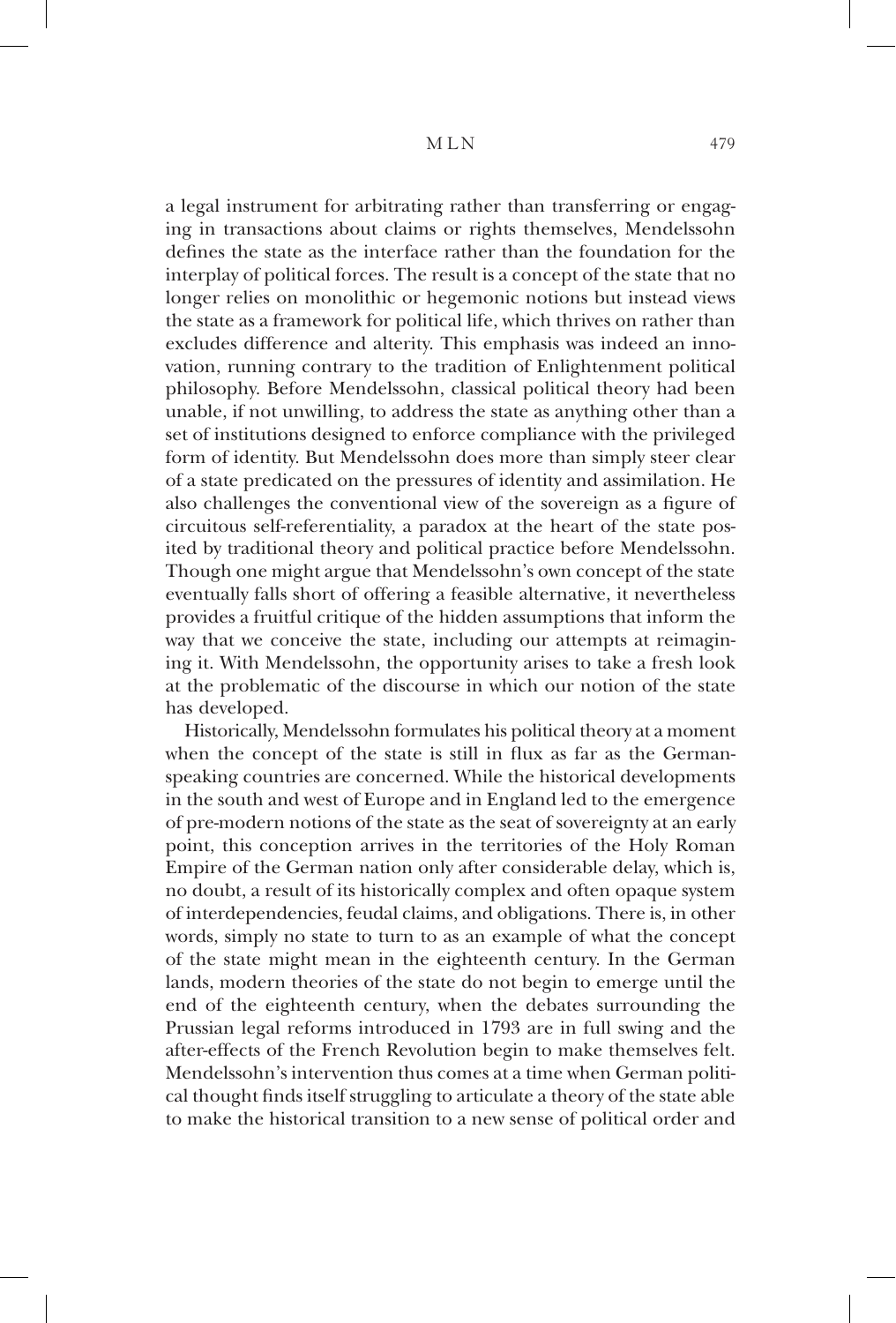organization. Mendelssohn's *Jerusalem* comes on the scene at a crucial moment when the modern secular nation state was emerging as the key organizing principle over and against the traditional authorities of the church and the throne. Writing on the eve of what Reinhart Koselleck describes as the moment of transition when the word "state" rises to semantic independence and is no longer used only in combinations like *Fürstenstaat*, *Hofstaat*, *Civil-Staat*, and *Kirchen-Staat* or relies on the context to derive precise semantic meaning, Mendelssohn uses this space as an opportunity to articulate his political vision.<sup>8</sup> The lucky coincidence of this historical moment thus allows him to approach the question of the state creatively. While concurring with the emerging tendency to construct the state as an independent and autonomous institution, Mendelssohn carefully describes it as part of a division of labor, placing the state over and against the realm of the church. In such a manner, Mendelssohn describes the relationship between the political sphere and religion or, as he writes, "the civil and ecclesiastical constitution" (E  $33/$ Jub A  $8:103$ ) from the start as the constitutive moment for the state. Pointedly, this is already asserted in the way Mendelssohn notes his idea in the draft for *Jerusalem*: "Kirche u. Staat" ( Jub A 8:95/E 247). Church and state, that means neither the church nor the state nor the church versus the state. The precision of the German "u." for "and" is of crucial significance here. As a result of it, the conundrum that the eighteenth century inherited from the early modern period of how to figure the relationship between state and sovereignty could be approached in a different way. Once the state was no longer seen as claiming exclusive sovereignty—which it might or might not achieve—but was regarded instead as a part of civil society which provides the framework for the individual's civil and political rights and obligations, "religious power" could be reconceived. Instead of a threat to secularism, religion was seen as an equal but challenging sphere that helped determine the constitutional limits of sovereignty in the modern state. The claim to sovereignty presented a problem, not a solution for Mendelssohn and thus represented a liberating moment. The move away from identifying the state with the sovereign

<sup>8</sup>Otto Brunner, Werner Conze, and Reinhart Koselleck, eds., *Geschichtliche Grundbegriffe: Historisches Wörterbuch zur politisch-sozialen Sprache in Deutschland*, 8 vols. (Stuttgart: Klett-Cotta, 1972–1997), s.v. "Staat und Souveränität." See also Werner Conze's contribution to the same entry. Koselleck and Conze flesh out the historical development of the problematic brilliantly exposed in Jacques Derrida, *Rogues: Two Essays on Reason*, trans. Michael Naas and Pascale-Anne Brault (Stanford: Stanford UP, 2005).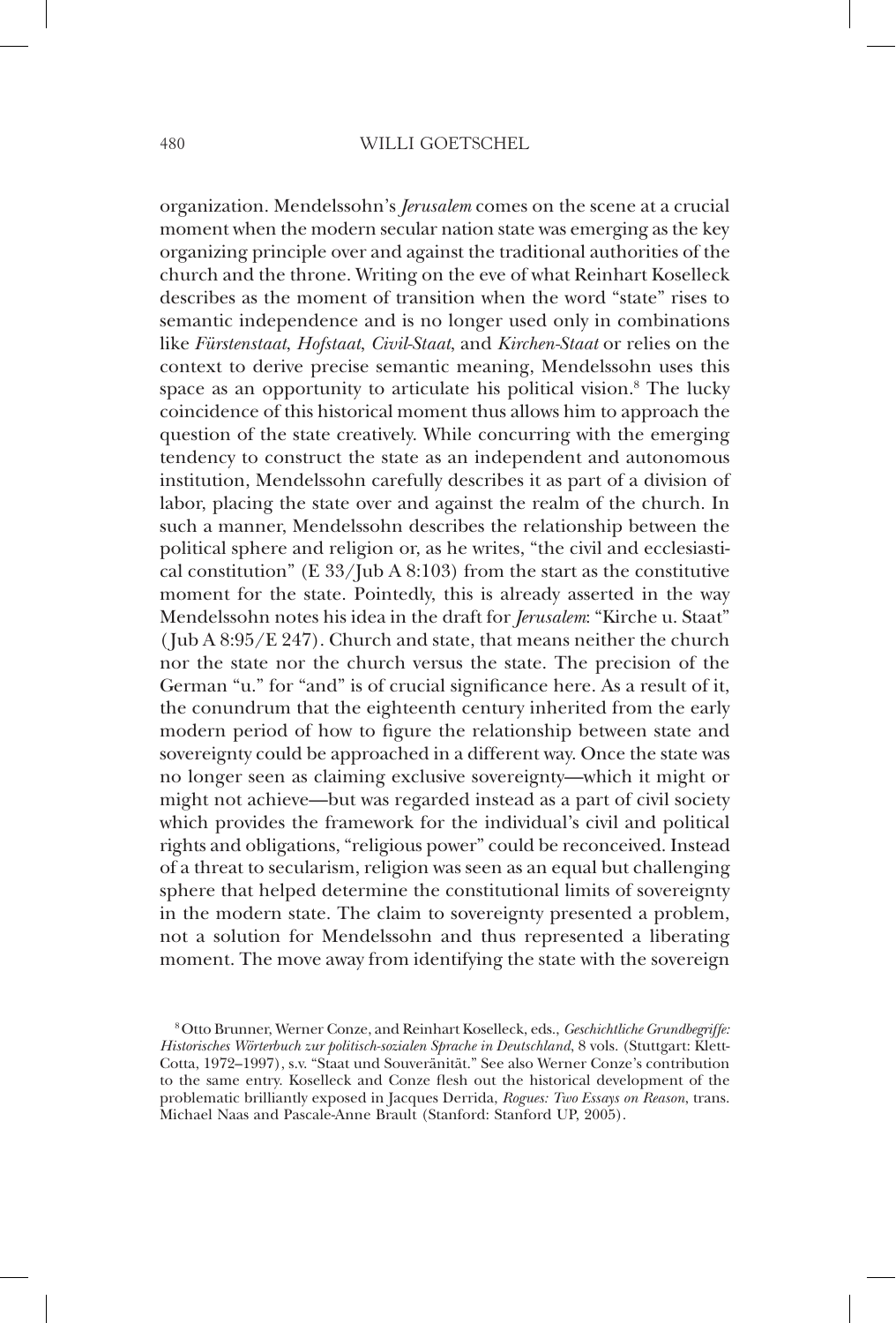opened the way to rethinking the state as a constitutive but not exclusive source of legitimacy. Disentangling religious from political power without eclipsing the former would give the state, in Mendelssohn's view, all the legitimacy and power it needed. And no more.

Mendelssohn's short intervention "On the Question, What Does It Mean To Enlighten?" provides a striking analogy to this notion. Just as the Enlightenment and culture are set against each other as the two constituents of *Bildung* ( Jub A 6.1:115), the state and the church are regarded in *Jerusalem* as the two "öffentliche Anstalten zur Bildung des Menschen," the church with regard to the relationship of man to God, the state with regard to the relationship between human beings ( Jub A 8:110). The next sentence provides a definition of *Bildung* that highlights both the religious and political aspects embraced in Mendelssohn's scheme:

Unter Bildung des Menschen verstehe ich die Bemühung, beides, Gesinnungen und Handlungen so einzurichten, daß sie zur Glückseligkeit übereinstimmen; die Menschen *erziehen* und *regieren*. ( Jub A 8:110)

Mendelssohn's notion will assume seminal importance for Goethe, Humboldt, and Hegel among others. Unlike the later variety of *Bildung* that means aesthetic self-cultivation and gains wide currency with Schiller and in post-classicism, Mendelssohn's notion has a clear political and religious dimension to it that complements culture and enlightenment rather than opposes or excludes them. *Bildung* stands for Mendelssohn at the intersection of individuality, state, and society but is more than simply the cultural byproduct they produce. By making *Bildung* the constitutive ground on which the state and enlightenment depend as much as religion and culture, Mendelssohn radically revises the relationship between the state and sovereignty through his theory of different spheres of authority.

As a result, Mendelssohn's state assumes a more active but also more responsible role that requires the sharing of power. In Mendelssohn's concept of the state, there is no room for a single arbiter or institution with the final say on power. Broken down into its constituent components, power ceases to be thought of as an ontologically continuous entity, and can therefore no longer be imagined to be subject to the control or authority of a single "sovereign"—an assumption that in Mendelssohn's and also Spinoza's view would imply questionable metaphysical consequences. In resisting the temptation of a problematic reductionism, Mendelssohn complicates power. He highlights the specificity that informs the challenge of the political, or to be more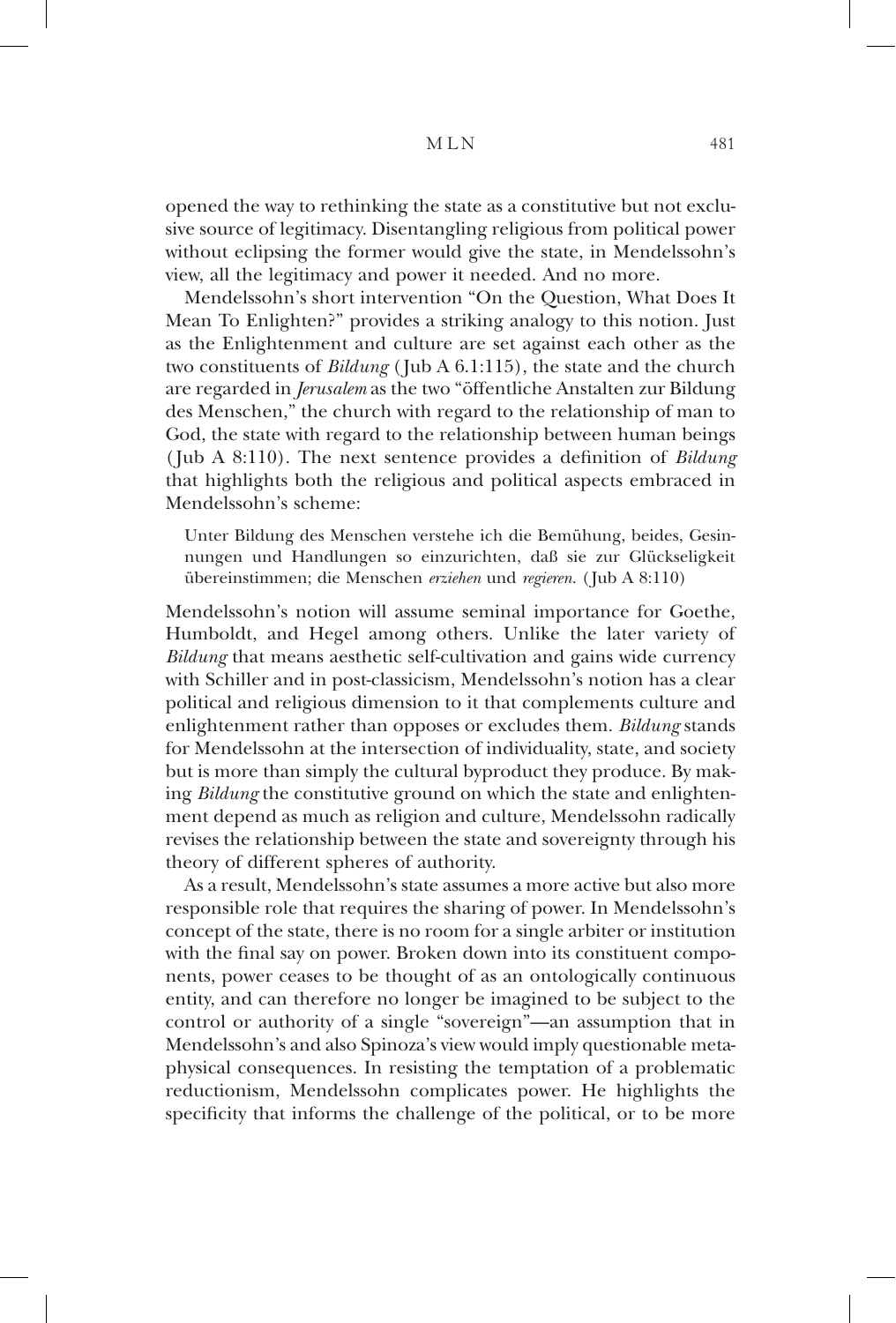precise, the theologico-political landscape of modernity, namely, the fact of the existence of political and religious power as different and often contradictory forces. But while the two are potentially opposites—certainly their difference requires philosophical attention—they are also the two forces that build the foundations of civil society. We can now recognize the critical impulse within the subtle nuance of Mendelssohn's argument in the opening line of *Jerusalem*:

Staat und Religion—bürgerliche und geistliche Verfassung—weltliches und kirchliches Ansehen—diese Stützen des gesellschaftlichen Lebens so gegen einander zu stellen, daß sie sich die Wage halten, daß sie nicht viel mehr Lasten des gesellschaftlichen Lebens werden, und den Grund desselben stärker drücken, als was sie tragen helfen—dieses ist in der Politik einer der schwersten Aufgaben, die man seit Jahrhunderten schon aufzulösen bemühet ist, und hie und da vielleicht glücklicher praktisch beygelegt, als theoretisch aufgelöset hat. ( Jub A 8:103)

Given Mendelssohn's experience as a statesman, his reference to praxis is anything but the self-erasing glorification of a recluse suffering theory fatigue. On the contrary, Mendelssohn's motivation is based on more than just an academic commonplace. His motivation to go public with his political philosophy is the result of his continuing work as a public figure or *shtadlan*, i.e. an advocate and spokesperson on behalf of Jewish communities. The tradition of the *shtadlan* goes back to the middle ages, when prominent Jews would be appointed representatives of German Jewry at various courts. In the eighteenth century, *shtadlans* were no longer officially appointed but instead held an honorary office that continued to play an important role in the political life of Jewish communities. Mendelssohn's international stature and his irrefutable integrity made him one of the most prominent and effective advocates and representatives of Jewry in his time. Representing the interests and concerns of Jewish communities to different governments in a number of cases gave Mendelssohn an intimate knowledge of political life that is clearly registered in his approach. More than wary of blindly following conventional political thought, Mendelssohn goes on to express the implications of modern political philosophy fleshed out by Hobbes and Locke. Mendelssohn suggests that the situation at the end of the eighteenth century calls for a critical rethinking of the principles of political philosophy from the ground up. The opening pages of *Jerusalem* signal precisely this agenda: to depart from Hobbes and Locke who were instrumental in breaking the ground for modern political theory, but who did not respond to the challenge of religion that Mendelssohn confronts.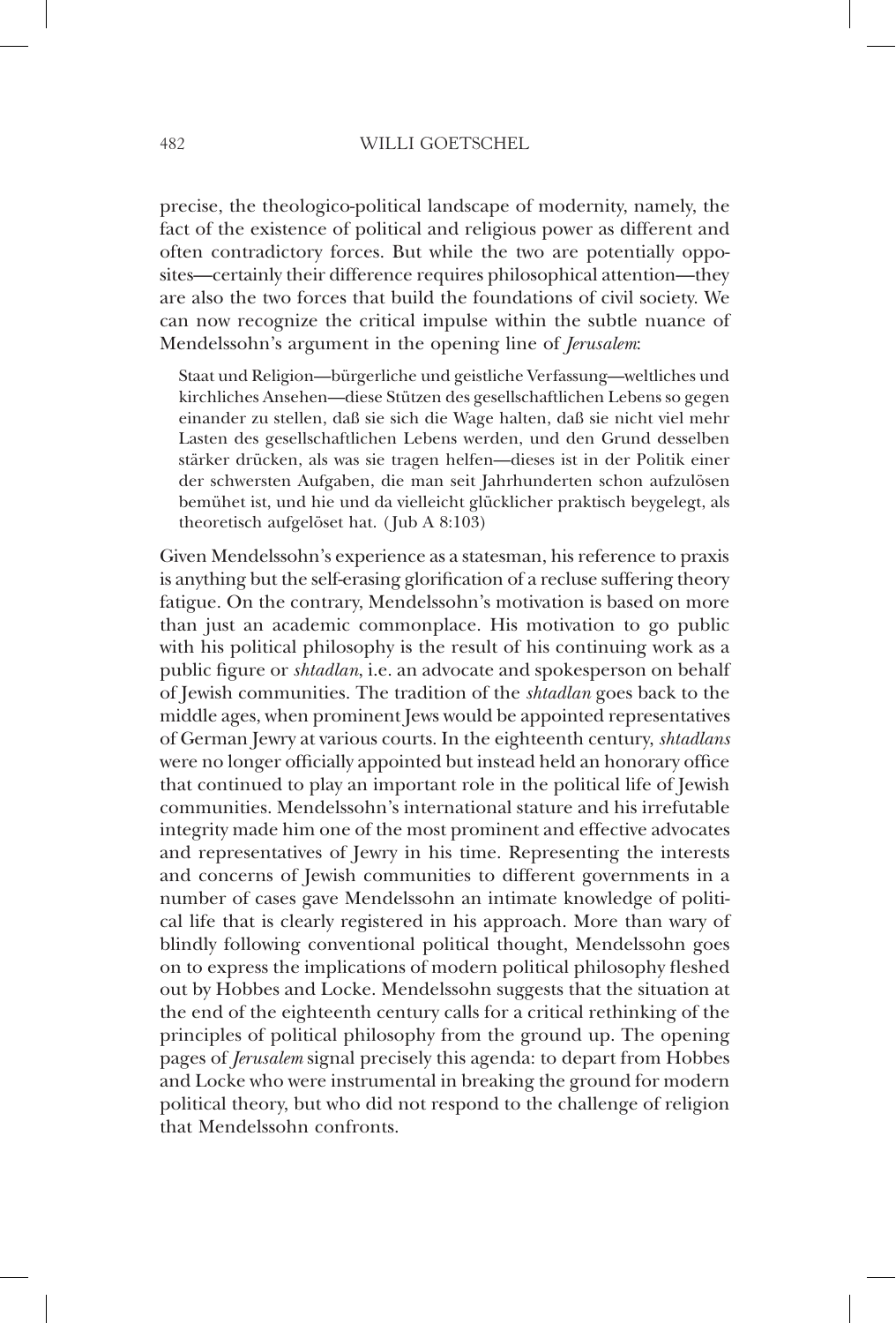#### M L N 483

With this opening gambit to directly address the challenge of rethinking the theologico-political question, Mendelssohn undertakes to demonstrate Hobbes's and Locke's limits. Coming full circle in following Hobbes's and Locke's logic, Mendelssohn argues for a rethinking of the groundwork of political theory. While recognizing Hobbes's and Locke's foundational importance to the development of modern political thought, Mendelssohn shows that its progress had been mortgaged by their failure to recognize the fundamental importance of religion. For Mendelssohn, this unwillingness to acknowledge religion becomes the defining limitation of their political thought. With skewering irony, *Jerusalem* notes that Locke's plea for tolerance did little to discourage the powers that be from intolerance or to encourage them to resolve the systemic problem that political philosophy faces in modernity. Locke, for instance, found himself a political exile many times. Neither Hobbes nor Locke, Mendelssohn points out, provide a satisfactory answer to the question of how to resolve the theologico-political knot. Instead they only made the matter worse, according to his analysis.

To clarify the limits and reciprocal relationship between state and religion, Mendelssohn revisits the founding narrative of the origins of civil society. His account of the transition from the state of nature to a civil state is notably different from those given by Hobbes, Locke, and Rousseau. If securing rights and adjudicating competing claims serve in most accounts as the driving force behind the establishment of a civil state, Mendelssohn takes a distinctly different route. He introduces the concept of duty as something that precedes any legal framework and stresses the pre-legal, distinctly ethical meaning of duty and obligation. Mendelssohn's version of the narrative gives the ethical notion of duty and obligation its critical specificity:

Ich habe mir die Begriffe von Staat und Religion, von ihren Gränzen und wechselweisem Einfluß auf einander, sowohl, als auf die Glückseligkeit des bürgerlichen Lebens, durch folgende Betrachtungen deutlich zu machen gesucht. So bald der Mensch zur Erkenntnis kömmt, daß er, ausserhalb der Gesellschaft, so wenig die Pflichten seines Daseyns, als die Pflichten gegen sich selbst und gegen den Urheber seines Daseyns, als die Pflichten gegen seinen Nächsten erfüllen, und also ohne Gefühl seines Elends nichts länger in seinem einsamen Zustande bleiben kann; so ist er verbunden, denselben zu verlassen, mit seines gleichen in Gesellschaft zu treten, um durch gegenseitige Hülfe ihre Bedürfnisse zu befriedigen, und durch gemeinsame Vorkehrungen, ihr gemeinsames Beste zu befördern. ( Jub A 8:109)

With obligations introduced in terms of one's relation to oneself and to God as the point of departure for rethinking the social "contract,"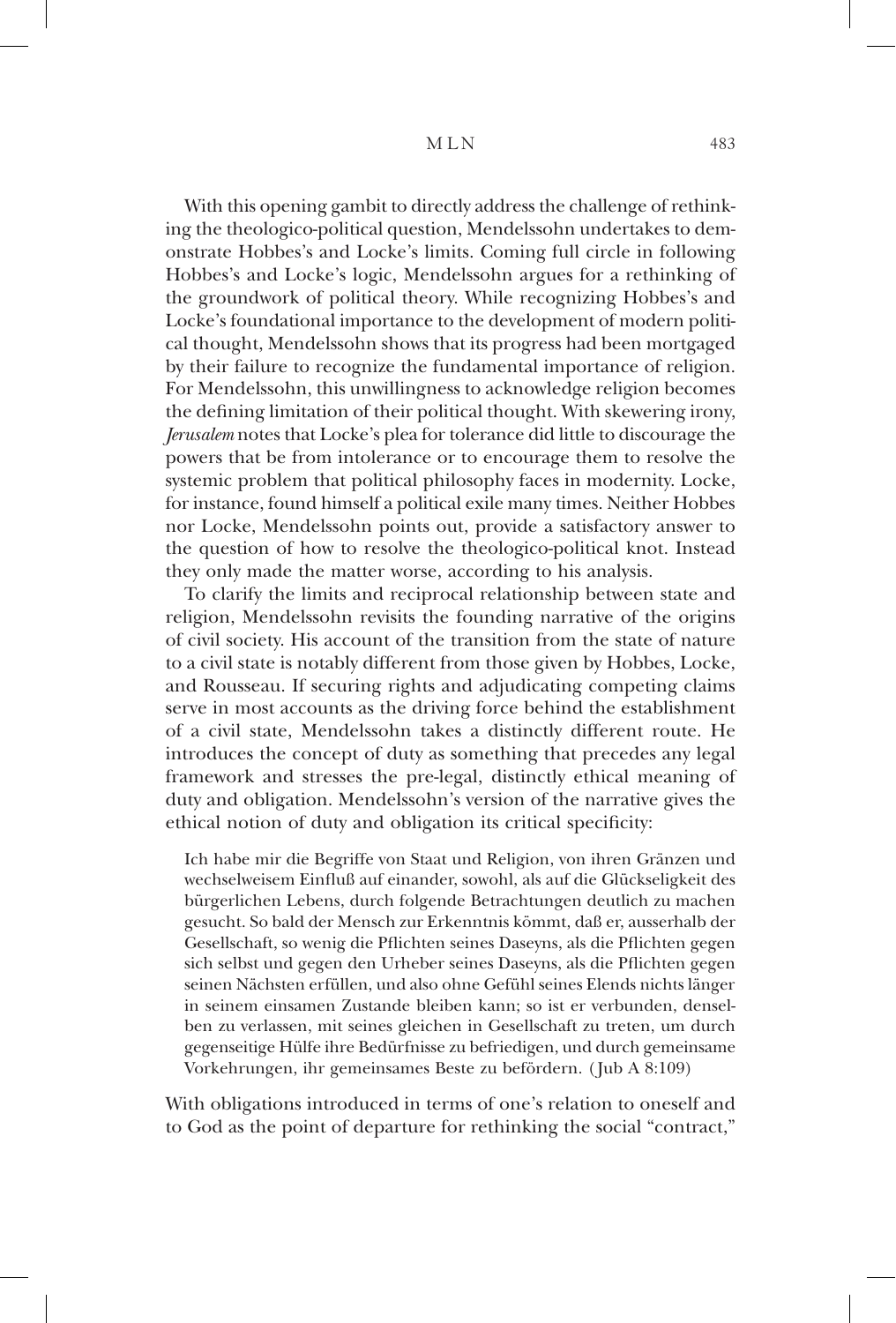# 484 WILLI GOETSCHEL

Mendelssohn avoids the conventional dialectic of "give and take" that exchanges duty and obligation for rights in conventional contract theories. By refusing to "lock into" an arrangement whose fine print is yet to be spelled out in detail, Mendelssohn's narrative remains both open and secured against preconceived teleological expectations, as he makes clear in his comment on the "common good":

Ihr gemeinsames Beste aber begreift das Gegenwärtige sowohl als das Zukünftige, das Geistliche sowohl als das Irdische, in sich. Eins ist von dem andern unzertrennlich. Ohne Erfüllung unserer Obliegenheiten ist für uns weder hier noch da; weder auf Erden, noch im Himmel, ein Glück zu erwarten. ( Jub A 8:109)

In other words, instead of cutting the Gordian knot of the theologicopolitical complex, Mendelssohn underlines the impossibility of separating the future from the present, the spiritual from the material, and heaven from earth. This refusal to divide the scope of human existence between the two spheres, however, not only retains its immunity against any sort of crude materialism, but also shows equal reserve against the temptation of idealism. Mendelssohn takes the inseparability of human existence at face value. State and religion must be distinguished conceptually from each other, but their division forces them at the same time to acknowledge and communicate with each other. Theorized this way, secularization means not the complete abandonment of religion as an obsolete institution but, instead, the challenge to understand religion's continuing significance in modernity. As a consequence, the state's claim to sovereignty is checked by the claims of "religious power," which Mendelssohn describes as a non-compulsory but persuasive force. Religion, in other words, is instrumental for the *Bildung*—i.e., formation, education, and development—of modern individuality. Mendelssohn will introduce his modern concept of religion and modern Judaism in particular in the second part of *Jerusalem*. 9 But what is important for our discussion is that he introduces at this early point the notion of religion as a civil institution that originates with the state. In other words, the institution of a state is necessarily accompanied by religion. Constitutive for political life, the theologicopolitical complex is not what political theory is supposed to abstract from or purge from itself, but what political praxis is prompted to recognize as a problem as well as an opportunity. Successful politics, Mendelssohn suggests, consists in prudently negotiating the relation-

9For a discussion of Mendelssohn's modern concept of Judaism and the relevant literature, see the chapter on *Jerusalem* in Willi Goetschel, *Spinoza's Modernity*.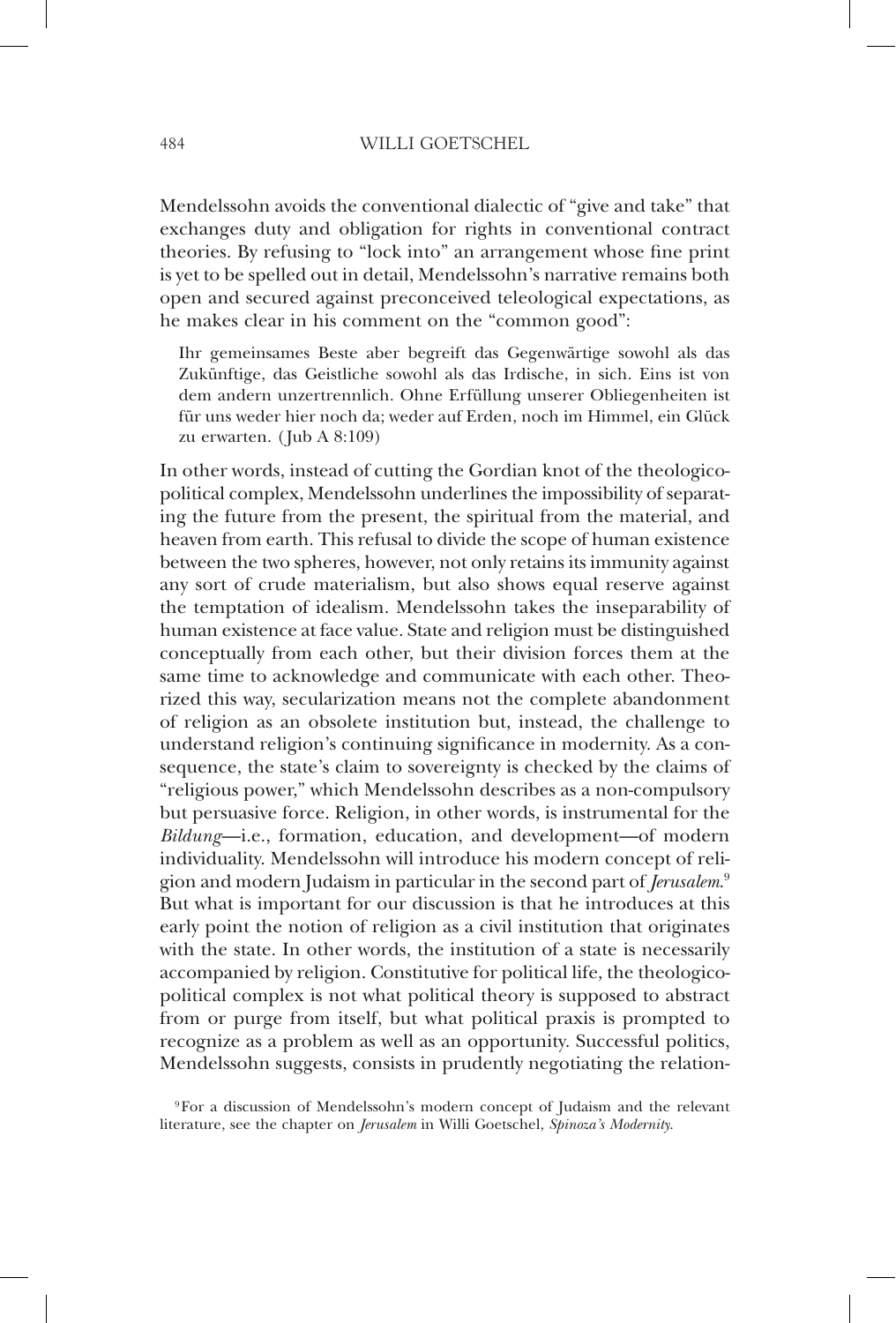ship between state and church, whereas any privileging of one over the other impairs individual autonomy and self-determination.

Mendelssohn's insistent reliance on natural right is thus the theoretical hinge on which his theory of the state, religion, and the individual turns. But while Mendelssohn's concept of natural rights owes much to the rich and inspiring tradition of Stoic, neo-Stoic, and Enlightenment thought, there is also a distinct Spinozist moment at the heart of his conception of natural rights. Unlike the Stoic and neo-Stoic conceptions and the Enlightenment notions that followed, Mendelssohn envisions human growth and development as constitutive for the modern concept of the individual. Not unlike Rousseau,<sup>10</sup> but with a stronger accent on the differential character of individuality, Mendelssohn understands human nature as defined by its determination to form and unfold its potential. His rationalism is thus complemented by the recognition of the dynamic aspect of the affective dimension and its constitutive moment in the formation of the self. Natural right then stands for Mendelssohn as a claim that points beyond strictly juridicopolitical limits. This dynamic concept of individuality is grounded in the insight of the differential character of modern individuality. As such, the individual's differential specificity remains irreducible to the conditions and claims of the state. While Mendelssohn leaves no doubt that the state has the right and justification to enforce the law, and that compulsory laws are the defining moment of the state, individual rights remain untouchable. Mendelssohn concedes to neither the state nor the church the right to sit in judgment on matters of religion, "denn die Glieder der Gesellschaft haben ihnen durch keinen Vertrag dieses Recht einräumen können" ( Jub A 8:130), a point convincingly argued if Mendelssohn's conception of the contract is considered. More radically, Mendelssohn rejects any form of state-enforced convictions, a point not all that different from some of the practical conclusions of Hobbes's otherwise resolute absolutism:<sup>11</sup>

[W]as hat der Staat für Recht in das Innerste der Menschen so zu wühlen, und sie zu Geständnissen zu zwingen, die der Gesellschaft weder Trost noch Frommen bringen? Eingeräumt hat ihm dieses nicht werden können;

<sup>10</sup>For Rousseau's affinity with Spinoza, see Walter Eckstein, "Rousseau and Spinoza: Their Political Theories and Their Conception of Ethical Freedom," *Journal of the History of Ideas* 5 (1944): 259–91 and Paul Vernière, *Spinoza et la pensée française avant la Révolution*, 2nd ed. (Paris: Presses universitaires de France, 1982).

<sup>11</sup>For Mendelssohn's expression of partial sympathy for Hobbes, see *Jerusalem*, Jub A 8:105.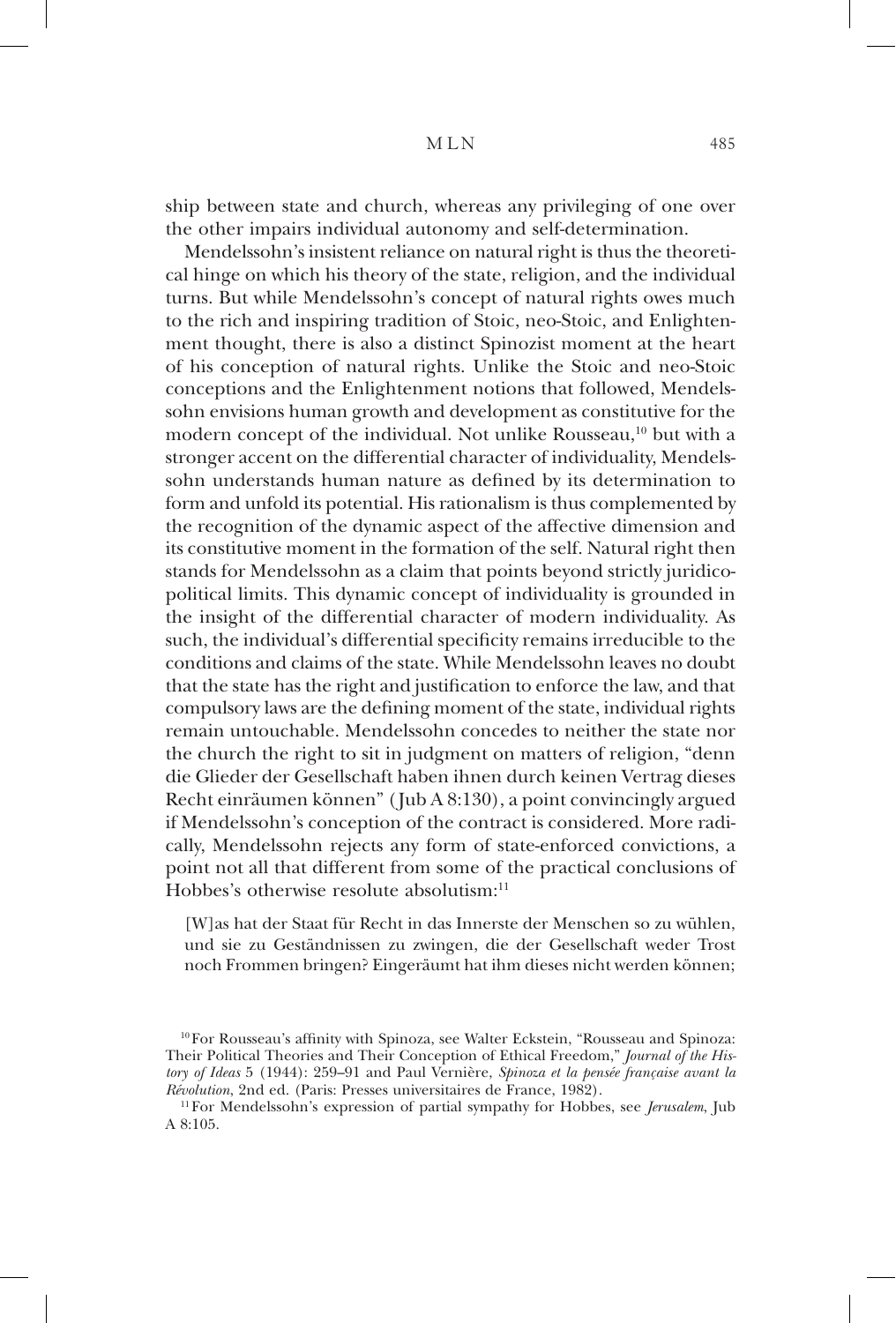denn hier fehlen alle Bedingnisse des Vertrags, die im vorhergehenden ausgeführt worden. ( Jub A 8:132)

As for Spinoza, natural rights play a constitutive role for Mendelssohn beyond the moment of the transition from the natural to the civil state, a transition that for Mendelssohn renders natural rights in no way obsolete.12 Rather, they continue to serve as the foundation on which the civil state is erected and the platform in which its legislation is carried out. Unlike Hobbes's notion that natural rights are superseded by the state and resume their authority only when a crisis signals the return to a state of nature, Mendelssohn views natural rights as the necessary foundation for a state built on reason's grounds. As a result, natural rights remain the guiding principle for all legal and political concerns and keep the state's potential for overreaching itself in check. For a proper appreciation of Mendelssohn's significance, it is crucial to grasp this consistent emphasis on the individual, the third and coequal power that gives validity and legitimation to the state and religion. Even Humboldt, his most prominent student, seems at moments to pale in comparison to Mendelssohn's unflagging accentuation of the individual's role, significance, and rights.

What at the outset may have seemed to be disparate objections and minor corrections to traditional political theory emerges in Mendelssohn's thought, considered in its entirety, as a consistent political argument for the individual as the very *raison d'être* of the state if not sole *raison d'état* compatible with natural rights. More than just a compelling champion of human rights, Mendelssohn is also their most sophisticated theorist. If his argument has traditionally been understood as a plea for human rights, delivered with an eloquence that still resonates today, justice still needs to be done to its theoretical importance.13 For Mendelssohn's natural rights position on the individual is

<sup>&</sup>lt;sup>12</sup>For the significance of natural rights for Mendelssohn, see Stephen Schwarzschild's excellent essay "Do Noachites Have to Believe in Revelation?," *The Pursuit of the Ideal*, ed. Menachem Kellner (Albany: SUNY P, 1990) 29–59, Alexander Altmann, "Prinzipien politischer Theorie bei Mendelssohn und Kant," *Die trostvolle Aufklärung. Studien zur Metaphysik und politischen Theorie Moses Mendelssohns* (Stuttgart-Bad Cannstatt: F. Frommann, 1982), and Albrecht, "'Nunmehr sind Sie ein preussischer Unterthan,'" op. cit, 23–47. 13 See Altmann, "Prinzipien politischer Theorie." Cord-Friedrich Berghahn's study

*Moses Mendelssohns 'Jerusalem': Ein Beitrag zur Geschichte der Menschenrechte und der pluralistischen Gesellschaft in der deutschen Aufklärung* (Tübingen: Niemeyer, 2001) presents Mendelssohn's project as an eloquent plea for tolerance and human rights but ignores the larger theoretical implications of the critical philosophical impetus of his political theory.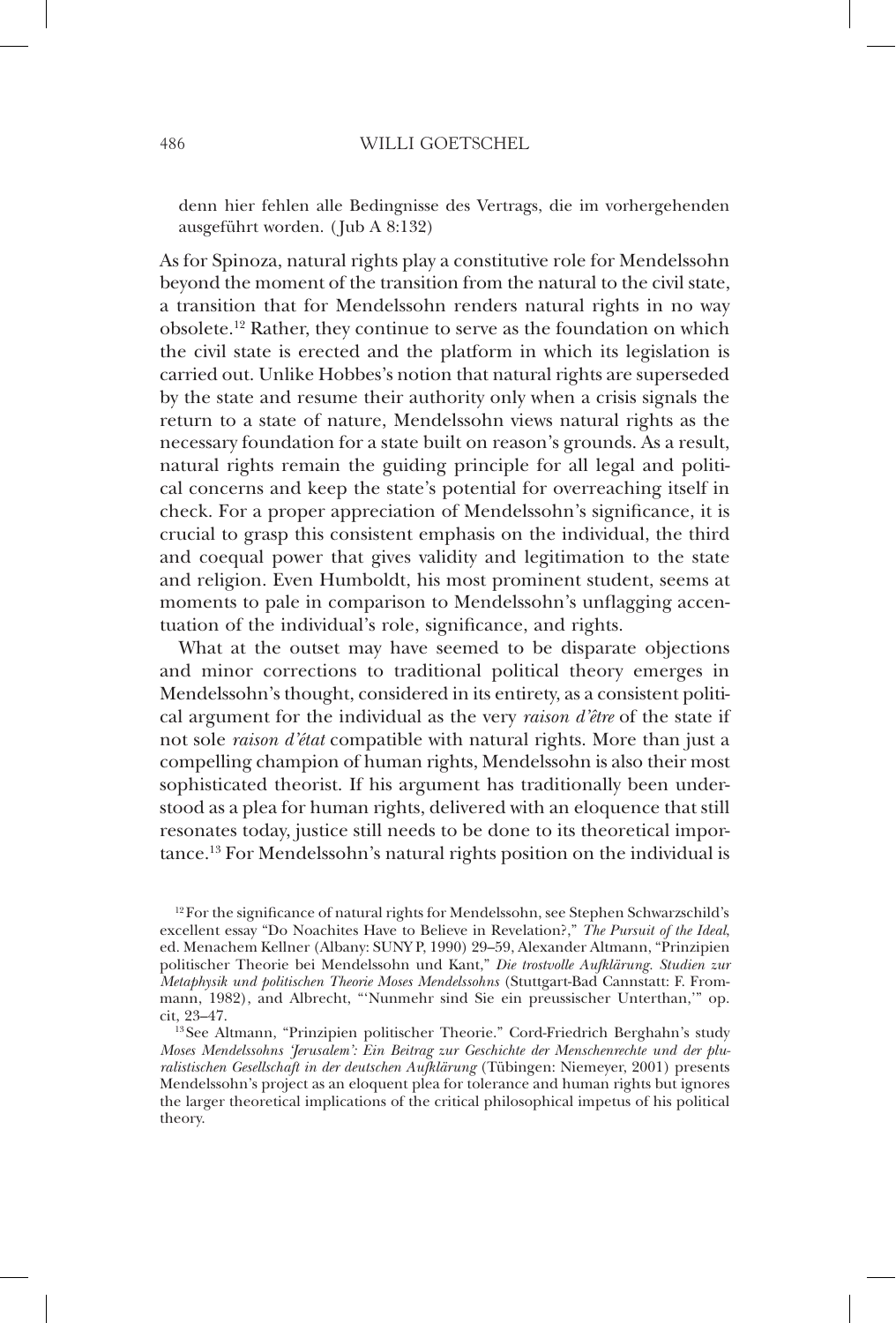#### M L N 487

unique in making the individual's inalienable rights the precondition for the modern state. The significance of this stance consists less in the *parti pris* than in Mendelssohn's theorization of the issue, i.e., not in ontological, metaphysical, or anthropological terms, but as a strictly political matter that avoids the Scylla of false individualism and the Charybdis of misguided collectivism. For Mendelssohn, the individual cannot be reduced to a given identity or a set of properties. Neither can he or she be considered a simple extension of the function of the state. Rather, Mendelssohn's placing of the individual squarely at the interface of state and church underlines the constitutive role of the individual for the construction of political authority. Framing the state in this way exposes the problematic convention of positing the state as the unquestionable source of rights and duties and delimits the state's claim to exclusive sovereignty.

Mendelssohn reflects on the tension between the modern state's declared mission of governing the people according to law and the dynamics that drive the state to manipulate, if not control, the law that it is supposed to follow. Mendelssohn's attention to this challenge—rarely heeded by the architects of modern conceptions of the state—shields his theory from unthinking compliance. It receives its critical edge from the pointedly differential, anti-essentialist impulse that guides Mendelssohn's approach, which does not theorize the state as the ring for playing out the power struggle of opposed parties, but as an involved party that needs to negotiate its way with another party, religion. This implies a different notion of power from the one current in modern political thought that features power as a common denominator, a kind of ontological universal, shared wittingly or unwittingly by all parties. If Hobbes's notion is that the "mortal God" assumes its own dynamics of domination and power, Mendelssohn avoids the logical hitch required to tie the state to a power that establishes itself on the back of its subjects, whose rights it usurps. Critical of Hobbes's bold affirmation of the quasi-divine human ability to create the body politic, Mendelssohn chooses to follow the logic of humanity instead, as he deems the state to remain meaningful and functional only as long as the rights of the individuals comprising it remain intact.

We can now understand what Mendelssohn had in mind when he wrote that Hobbes's claims contain a great deal of truth, and his merit in moral philosophy equals that of Spinoza in metaphysics. But Hobbes's thought also contains the justification for rejecting the conclusions he draws ( Jub A 8:105f.). Mendelssohn thus highlights the fundamental tension in Hobbes who, on the one hand, can be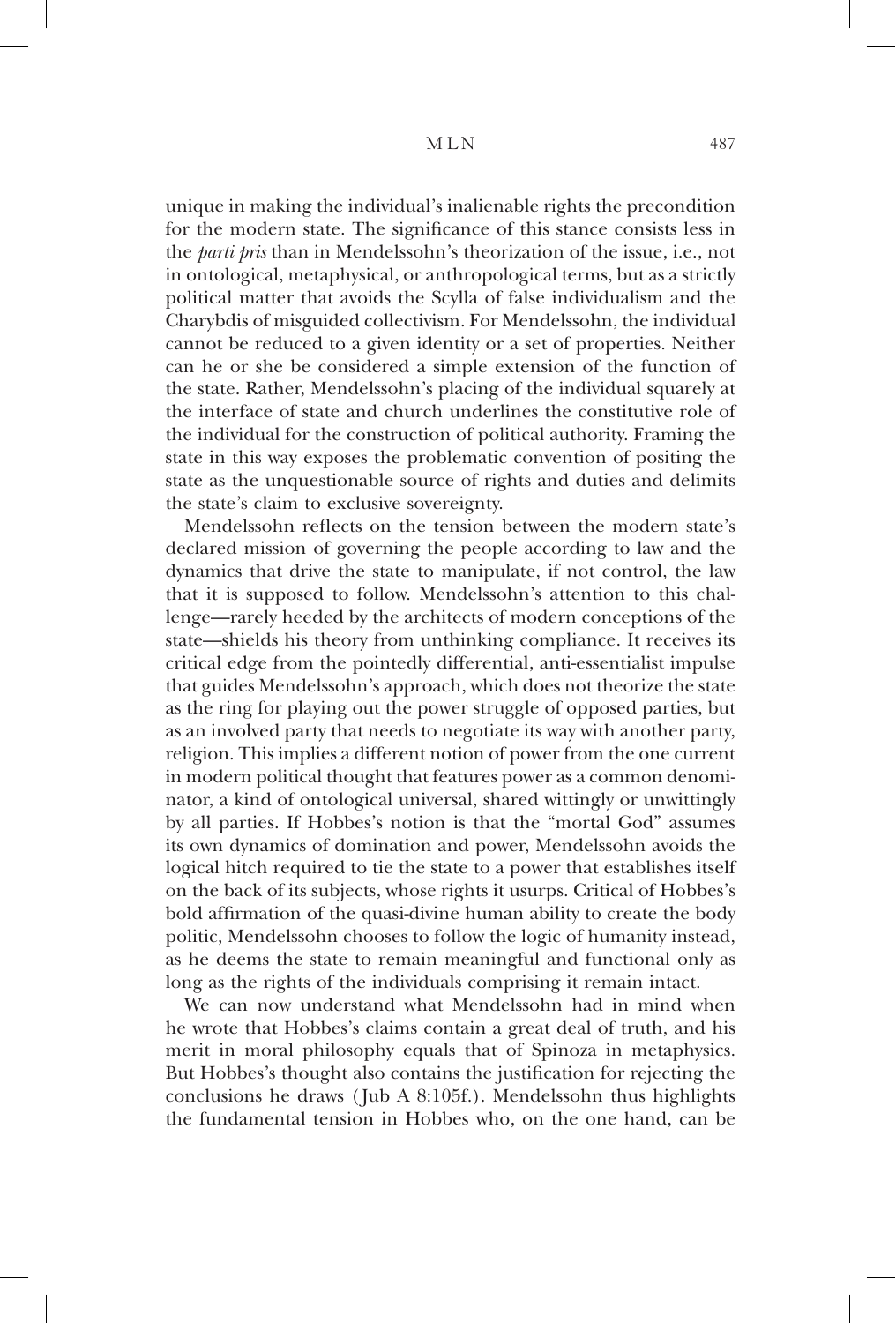## 488 WILLI GOETSCHEL

considered the founder of modern natural rights as his rational grounding boldly breaks with the theological tradition, but who, on the other hand, suggests that natural rights have only moral consequences. This tension is explored and liberated in Mendelssohn's thought.<sup>14</sup>

This gives rise to the apparently powerful liberal impulse in Mendelssohn. But liberalism is an inadequate description of the critical impulse that motivates his political thought. If Mendelssohn seems too compliant, his pointedly autonomist views make it impossible to place him squarely in the camp of early liberalism. The Jewish experience of the middle ages and early modernity envisioned liberalism only for those prepared for complete assimilation, which was a vision impossible to realize until the rise of the modern nation state with its corresponding pressure for cultural homogeneity. Mendelssohn's nuanced approach to the state can thus be grasped more clearly if we attend to the specific Jewish tradition that informs his particular theory of natural rights. Besides Hobbes, Spinoza, and Pufendorf, the Halakhic principle *dina de-malkhuta dina* plays a central role in Mendelssohn's thought. *Dina de-malkhuta dina*, which literally translates as "the law of the state decides," means that the law of the state is decisive in questions of civil law, and therefore must be recognized by religious authorities. It is a principle that guides Halakhic considerations when religious laws and practices may conflict with those of the state. Contrary to what the literal translation may suggest, however, the Halakhic position is not that state law could simply overrule religious law. Rather, the principle means that all laws pertinent to the state's mission remain within the purview of the state. Addressing the boundaries of both Halakha and the state, the principle embodies an ongoing Talmudic tradition, or more precisely, discussion on how to draw the lines between religious and political authority.15 A telling example of how Mendelssohn's use of the principle figures in *Jerusalem* is his example of a divorce case. A husband converts and expects his wife and children to follow his life-change. Mendelssohn introduces the issue of *dina de-malkhuta dina* in a long footnote that runs over a page and contains an additional note that refers to the pamphlet that provoked Mendelssohn to respond with *Jerusalem*. The anonymous pamphlet *Das Forschen nach Licht und Recht* cites a Viennese

<sup>14</sup>Mendelssohn's view on Hobbes concurs with Karl-Heinz Ilting's account of Hobbes's theory of natural rights in *Geschichtliche Grundbegriffe*, s.v. "Naturrecht."

<sup>15</sup> See Gil Graff's study, *Separation of Church and State: Dina de-Malkhuta Dina in Jewish Law, 1750–1848* (Tuscaloosa: U of Alabama P, 1985).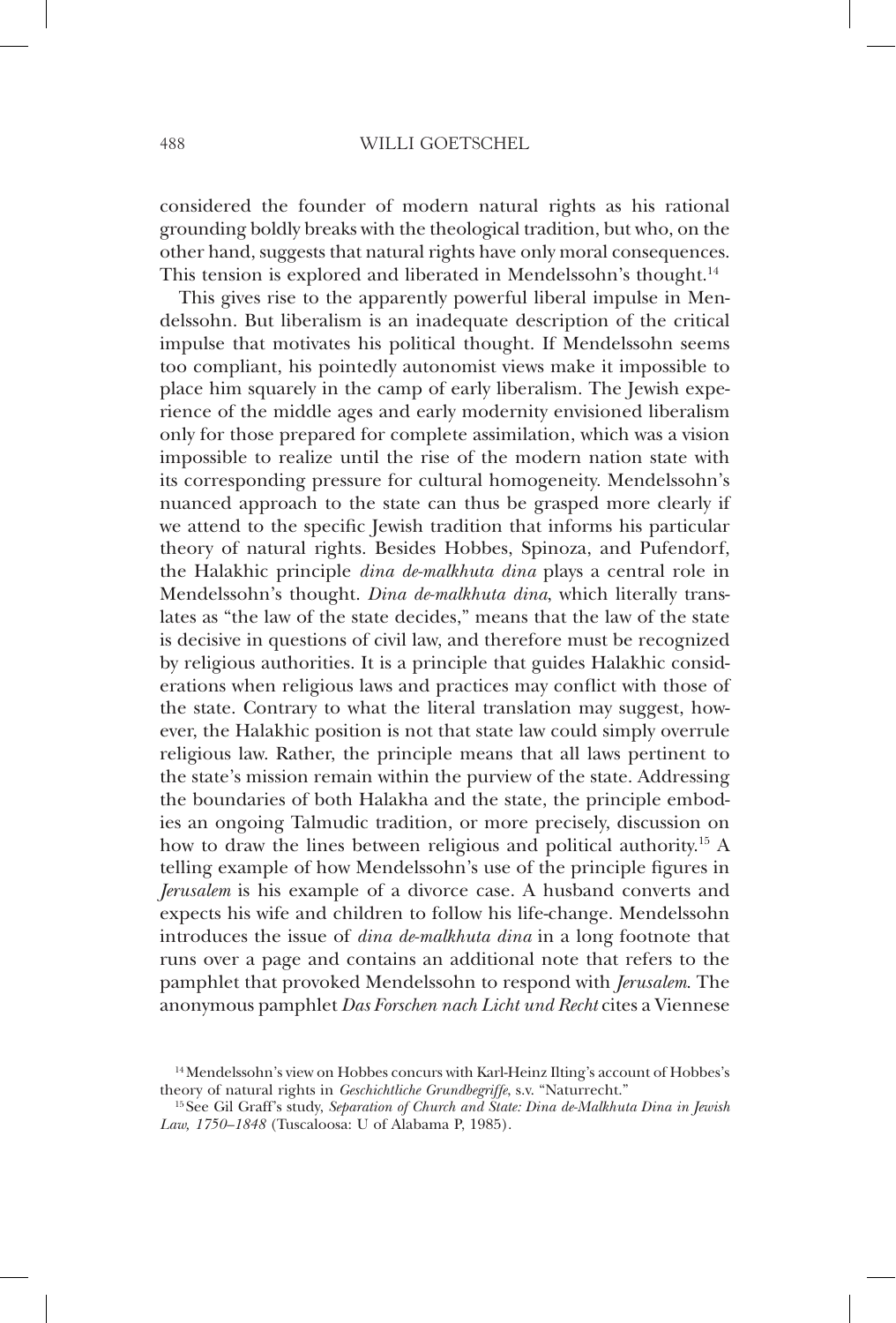Jewish divorce case to argue for the supremacy of state over religious law, praising Joseph II's wisdom for ruling that religious law is not to interfere with social ties, i.e., that conversion to another religion does not represent the breaking of the original marital contract.<sup>16</sup>

The sheer length of the footnote and its *renvoi* distinguishes it from a mere annotation and signals its particular position in the text. Running along the main text for over three pages, the footnote opens the text to a subtext that serves as a critical reminder of the need to attend to a different mode of reasoning if this case is to receive due consideration. Significantly, this note occurs in the first part of *Jerusalem*—Mendelssohn's *strictu sensu* political philosophy—while the second part articulates his religious philosophy. In other words, the text makes this long note on the status of Jewish matrimonial law in the modern state a cornerstone of its argument. The argument that the valid terms of a contract must be those to which the contracting parties originally agreed, rather than those of the state, is Mendelssohn's powerful attempt to protect Jewish and other families from arbitrary state intervention. But its critical impulse is more comprehensive, since it probes the limits of state power in the starkest terms. Mendelssohn's note demonstrates the significance of *dina de-malkhuta dina* as a principle for political philosophy as a whole, providing a kind of autonomy and self-determination that had been unavailable to conventional political theory. While Mendelssohn insists on the difference between religious and political power, his critical use of *dina de-malkhuta dina* argues unapologetically for religious tradition as a progressive force that does not challenge the state, but makes it richer and more differentiated. In short, with this footnote Mendelssohn demonstrates that *dina de-malkhuta dina* has to be recognized as a crucial principle in modern political theory.

If Mendelssohn has for too long been considered a figure caught between two worlds—the Jewish and the German, the religious and the secular, or whatever other binary scenario one may use to script his biography— it should by now be obvious that his own textual strategies challenge just such a view. Mendelssohn's response to the problematic of the state instead consists in a critical rethinking of the restrictive framework of a political theory that forces absolute and unconditional surrender to its terms. Against the self-proclaimed independence of the absolutist Enlightenment state, which as a paradigm has not

<sup>&</sup>lt;sup>16</sup>For the significance of Mendelssohn's divorce case, see also Susan Shapiro's discussion in her forthcoming article on *Jerusalem*.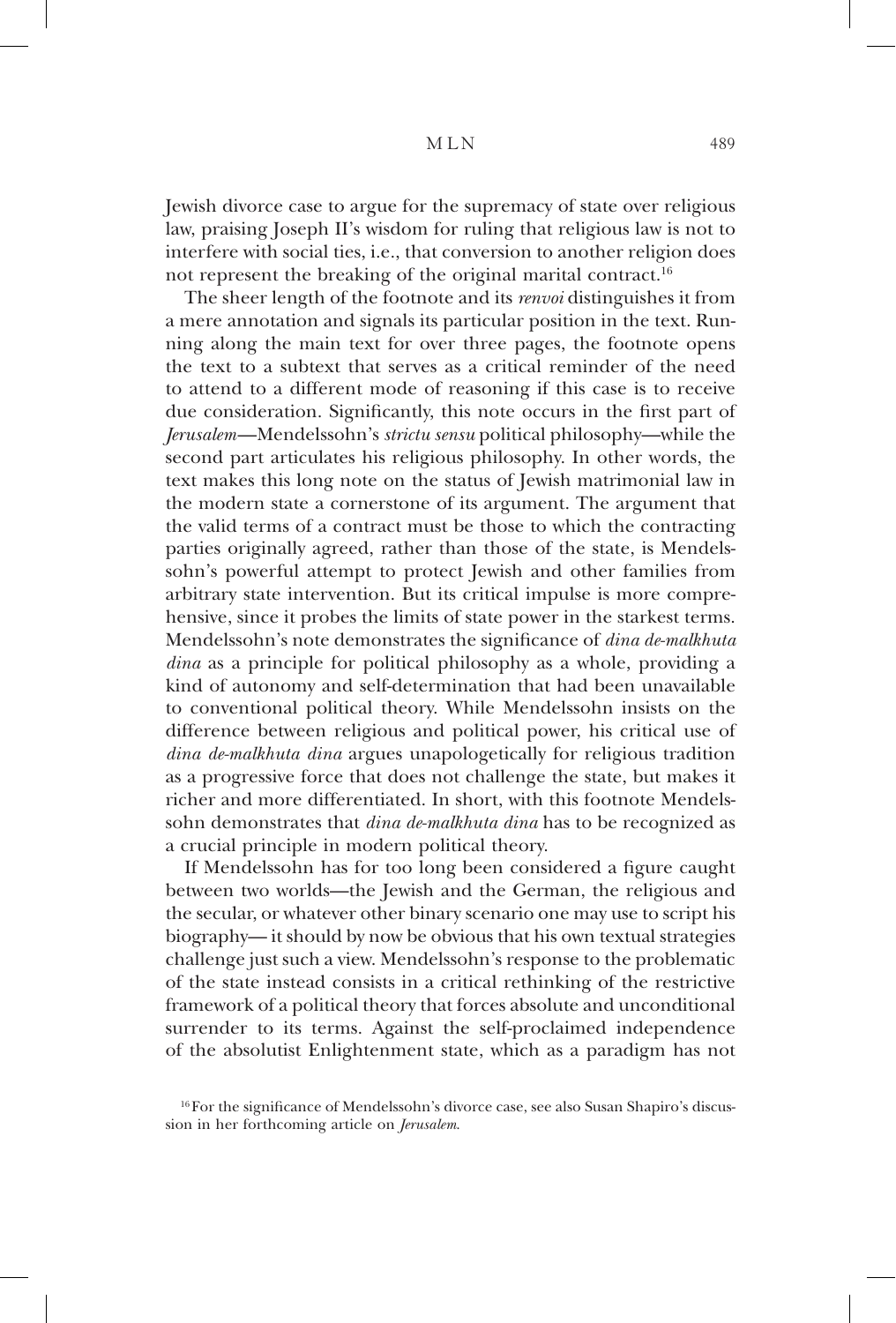changed significantly in modernity, Mendelssohn reasserts the state's interdependence with a constituency that can no longer simply be determined by theoretical decree. As his reference to matrimonial and family law reminds us, there are fundamental limitations to the reach of the state. These are not domains beyond the reach of law, but legally well-ordered areas of human experience crucial to the foundation of the state itself.

Mendelssohn's footnote thus capture's the book's argument in a nutshell. Concluding with the punch line that someone as wise and just as Joseph II would hardly wish to allow the violent usurpation of religious authority in his state, the note makes it clear that a misguided effort at secularization will eventually backfire and return power to the church itself: "Ein eben so gerechter als weiser Joseph wird sicherlich diesen gewaltsamen Misbrauch der Kirchenmacht in seinen Staaten nicht zulassen" ( Jub A 8:121). In other words, a kind of absolutist secularization threatens a hidden return of religious violence, which, in the modern state, is all the more insidious precisely for its unacknowledged hold. If, however, we recognize religious freedom and self-determination as legitimate concerns that require the acknowledgment of the church and state alike, we can move towards a truly secular state that no longer remains under the repressive hold of a secularism gone halfway. This, one could say, is Mendelssohn's line of argument, standing on one foot.

In this concern with religious freedom, Mendelssohn's footnote identifies the problematic of "the system of freedom" (*System der Freyheit*), a term he uses critically, providing an anticipatory critique of German idealism to come. Mendelssohn points out, as does August Friedrich Cranz, the anonymous author of the pamphlet *Das Forschen nach Licht und Recht*, that to follow Joseph II's view means to decide the case according to the system of freedom which, in the final analysis, is vulnerable to being exploited for the purpose of repression and violence ( Jub A 8:119). The problematically gendered construction of the state and its asymmetric recognition of natural rights create a vicious dilemma, whose structural violence exposes the limits of modern political liberalism: "Muß die Frau Gewissenszwang leiden, weil der Mann Gewissensfreyheit haben will?" ( Jub A 8:121).

The opposition of compulsion versus freedom of thought and conscience is thus the result of a political theory unable to address religious freedom as anything other than a state-sponsored privilege. Against the compulsive force of "the system of freedom" that inevitably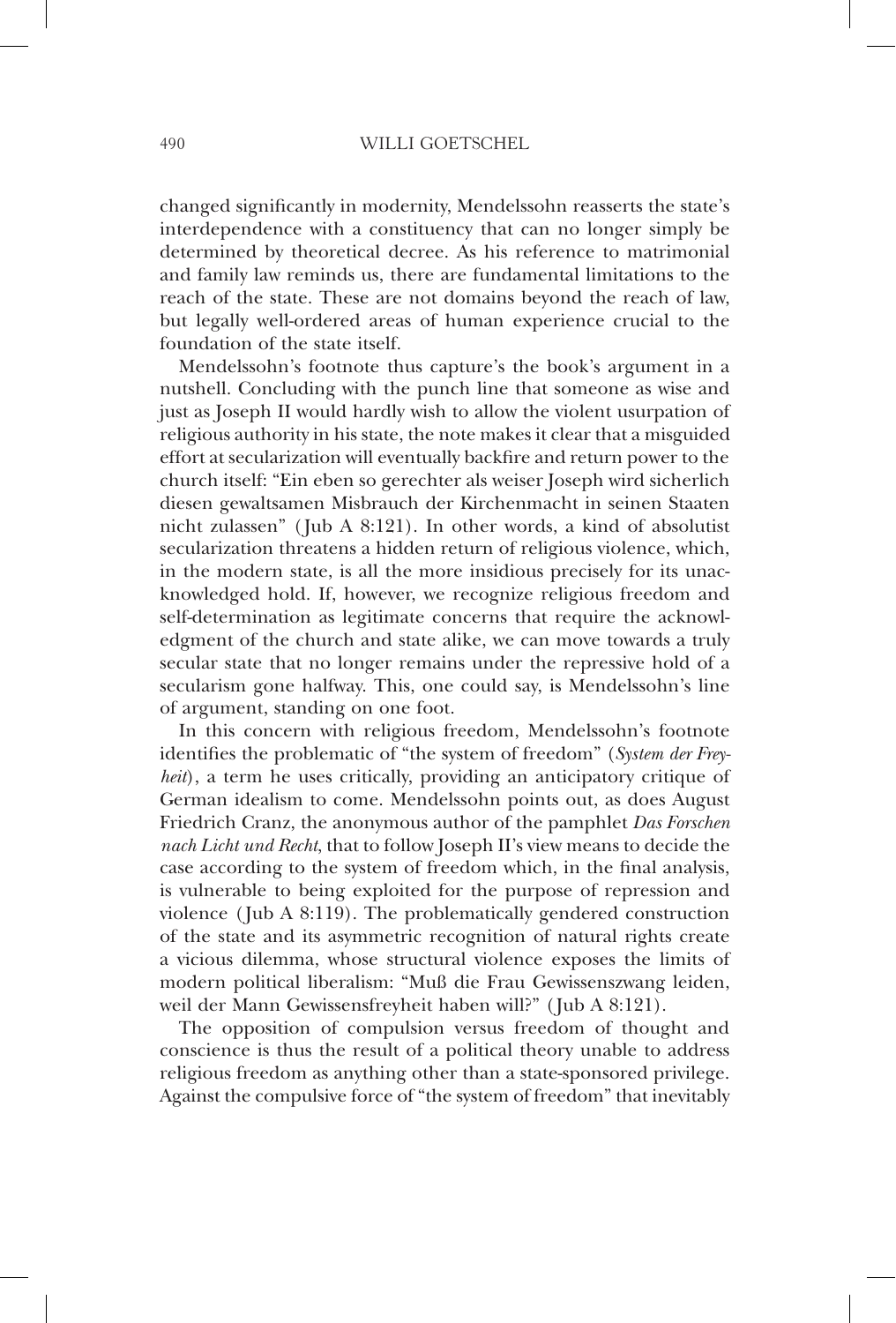locks us into the opposition of "freedom" and "compulsion," Mendelssohn argues for a different approach. If we consider marriage to be a civil contract—and Mendelssohn suggests that marriage between Jews is, even according to Catholic principles, to be considered nothing else—marriage is constituted by the terms agreed to by the parties involved. The contract must therefore be interpreted on the basis of the concepts, intentions, and convictions (*Begriffe und Gesinnungen*) of the contracting parties rather than those of the state. The fact that the state has entirely different views (*Gesinnungen*) on the matter cannot have any bearing on the interpretation of the contract ( Jub A 8:120). In other words, Mendelssohn makes the claim for religious (and moral) self-determination on the very grounds, and in the very terms, of the foundation of civil society: the civil contract. And he does so by addressing the civil contract as the site to affirm religious and cultural particularity. If religion is to have an acknowledged place in civil society, Mendelssohn argues that it must be maintained in the same manner in which contracts are sealed. Adopting a Jewish approach contrary to the conventions of political thought, Mendelssohn suggests that religious concerns need not remain outside civil arrangements, and need not be quarantined in the construction of a private sphere. Instead, religion belongs at the heart of civil life and must be recognized for its fundamental significance. Mendelssohn's ultimately progressive and liberating position is based on the recognition of this insight. Law and jurisdiction that mistake abstraction from the particular terms on which civil contracts are built for the condition of the modern state create a secularism, whose silencing of religion can have violent consequences as the return of the repressed makes its call with potential vengeance.

Such recognition of religion is not just Mendelssohn's position in political thought, but a view that fully resonates with his whole philosophical stance, which ironically has often been mistaken for a mere extension of German school metaphysics. But in his prizewinning essay *Abhandlung über die Evidenz in Metaphysischen Wissenschaften* (*On Evidence in the Metaphysical Sciences*), Mendelssohn concluded the second section, "On Evidence in the Foundation of Metaphysics," with a reminder that calls for our undivided attention. While anarchy in philosophy, morals, and politics may be regrettable, he argues, it is unavoidable if we do not wish to submit to despotism and its fatal consequences: